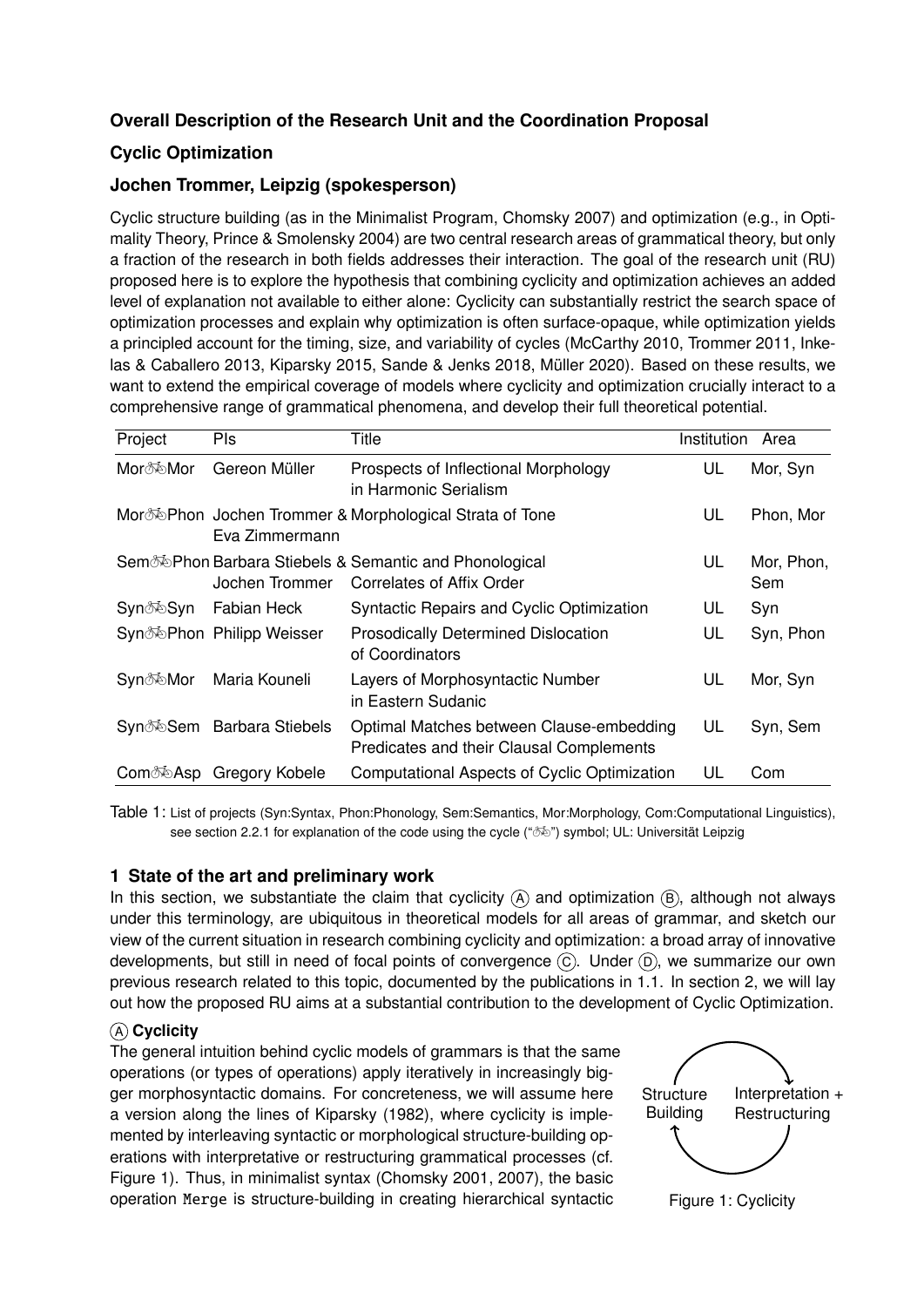representations ('trees') whereas Agree just modifies the featural content of syntactic units, or, under a slightly different perspective, adds information for morphological interpretation. For example, the derivation of the German sentence *Ich denke, sie glaubt* 'I think she believes' involves alternating applications of Merge and Agree, combining first *sie* and *glaub* (by Merge), establishing agreement between them (→ *sie glaubt*) followed by further Merge applications for *Ich* and *denk* and a final round of Agree matching these items (→ *Ich denke, sie glaubt*). Cyclicity provides a natural explanation for the fact that verbs agree with the closest subject, hence that *\*Ich denkt, sie glaube* (where the outer verb matches the embedded subject and vice versa) is ungrammatical: At the point of derivation where Agree applies for the first time, the only noun present in the derivation is *sie*, and in the second Agree application, *glaub* is not longer accessible. Note also that cyclicity in general does not require *strict* (one-by-one) alternation between structure building and other operations. Thus, in more complex representations, several applications of Merge might be followed by several interpretative steps, still exhibiting the mutual 'sandwiching' for the two different types of operations shown in Figure 1.

The concept of cyclicity as a synchronic grammatical mechanism dates back to the beginning of modern grammatical theory [\(Chomsky](#page-14-0) et al. [1956](#page-14-0), [Chomsky](#page-13-2) [1965\)](#page-13-2) (though its early formulation, the *transformational cycle*, did not assume strict interleaving, but application of operations to increasingly bigger portions of complete representations). [Chomsky](#page-14-1) & Halle ([1968\)](#page-14-1) identified cyclicity as a central design feature of the phonology-morphosyntax interface. Thus, the regular stress pattern of English 5-syllable words with main stress on the penultimate and secondary stress on the first syllable (as in *ab.ra.ca.*"*da.bra*) is overwritten in complex forms such as *E. li.za.*"*be.than*, with secondary stress on the second, not the first syllable, corresponding to the main stress of the base word *E.*"*li.za.be.th*. The classical cyclic account for this pattern [\(Siegel](#page-17-2) [1974](#page-17-2), [Bermúdez-Otero](#page-13-3) [2012](#page-13-3)) is interleaving morphological structure building and phonological stress assignment. Stress is first assigned to the root (*E.li.za.beth* → *E.*"*li.za.beth*) followed by suffixing *-an* (*E.*"*li.za.be.th* → *E.*"*li.za.beth-an*), and in turn a further cycle of stress assignment establishing a new primary stress on the penultimate syllable and degrading the inherited primary stress to secondary status (*E.*"*li.za.beth-an* → *E. li.za.*"*be.than*).

Cyclicity is essential for virtually all areas of grammar in their interaction with syntactic or morphological structure. In compositional approaches to meaning, semantic interpretation is interleaved with morphological and syntactic composition [\(Kobele](#page-15-3) [2006\)](#page-15-3), and conversely cyclicity also governs partial non-compositionality. Consider for example the derivation *be* 'CAUS' + *Staub* 'dust' → *[be-[stäub]<sub>N</sub>]*<sub>V</sub> in German, a verb with the idiosyncratic meaning 'inpollinate'. If this undergoes further derivation, its idiosyncratic meaning is retained as in *[be-[stäub]<sub>N</sub>]<sub>V</sub>* + *ung*<sub>N</sub>  $\rightarrow$  *[[be-[stäub]<sub>N</sub>]<sub>V</sub>-ung]*<sub>N</sub> 'inpollination'. In word syntax approaches, this falls out from the fact that assignment of compositional (*bestäub* → *bestäub-ung*) *and* of non-compositional meaning (*staub* → *be-stäub*) apply cyclically, i.e., after corresponding affixation steps, based on the meaning [established](#page-13-3) in the previous cycle (see Bermúdez-Otero [2012](#page-13-3) on a proposal integrating lexicalization in a cyclic architecture). Even in the interaction of syntax and prosody, which has long been claimed to work [non-cyclically](#page-16-2) ([Kiparsky](#page-15-2) [1982](#page-15-2), Nespor & Vogel [1986](#page-16-2)), there is growing evidence of cyclicity (see [Wagner](#page-18-1) [2010,](#page-18-1) [McPherson](#page-16-3) & Heath [2016](#page-16-3), [Wierzba](#page-18-2) [2017,](#page-18-2) and [Scheer](#page-17-3) [2009](#page-17-3) for critical discussion).

Cyclicity provides a direct explanation for one of the central and most pervasive empirical generalizations on linguistic systems: The properties of bigger grammatical units depend asymmetrically and locally on properties of smaller units [\(Chomsky](#page-14-2) [2012](#page-14-2):1). Thus, *Bestäubung* locally inherits the meaning of *bestäuben*, but not of deeper embedded *Staub*, and neither does *Staub* itself inherit the meaning of *bestäuben*. Similarly, whereas bottom-up cyclicity abounds in stress systems crosslinguistically (see, e.g., Halle & [Vergnaud](#page-14-3) [1987\)](#page-14-3), anticyclic stress systems are apparently undocumented (see [Steriade](#page-17-4) [2008](#page-17-4) for one of the few potential cases and [Bermúdez-Otero](#page-13-4) [2018a](#page-13-4) for a reassessment).

Whereas cyclicity is a standard assumption in theoretical grammar, there have been attempts to eliminate it. Thus, it was a major tenet of Government and Binding Theory in the 1980's that all structurebuilding operations precede all other operations, giving up the cyclic elements in previous versions of transformational grammar, a move revoked in Chomsky's minimalist papers [\(Chomsky](#page-13-1) [2001,](#page-13-1) [2007](#page-13-0)) based on the insight that the non-cyclic architecture does not allow for a principled account of locality and economy effects. Similarly, early work in parallel optimality-theoretic phonology aimed to eliminate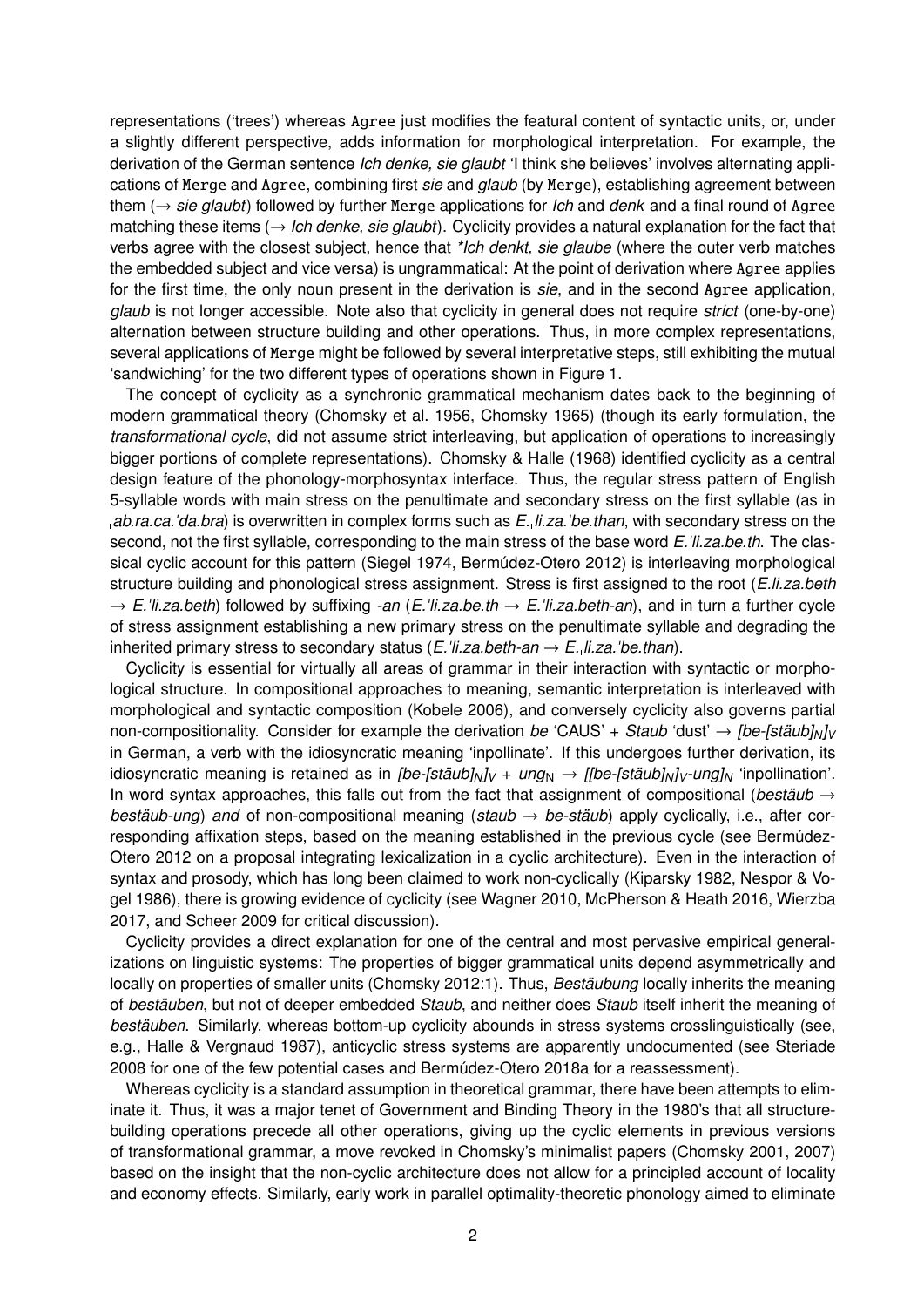the cyclic architecture of Lexical Phonology in favor of parallel computation, based either on prosodic structure or on paradigmatic relations ([Benua](#page-13-5) [1997](#page-13-5), [Burzio](#page-13-6) [2005](#page-13-6), [McCarthy](#page-15-4) [2005](#page-15-4)). The clearest evidence for cyclic phenomena which cannot be captured by sensitivity to prosody are tonal opacity effects in syntax, as in Mandarin Chinese 3rd tone sandhi which opaquely reflects syntactic cycles [\(Kaisse](#page-15-5) [1985,](#page-15-5) see also [Jones](#page-15-6) [2014](#page-15-6) on Kinande). This also provides direct evidence against the claim of non-cyclicity specific to the syntax-phonology interface ([Nespor](#page-16-2) & Vogel [1986](#page-16-2), [Selkirk](#page-17-5) [1995](#page-17-5)).

Capturing prima-facie cases of cyclic opacity by the appeal to paradigmatic relations has also encountered difficulties due to the lack of output bases [\(Bobaljik](#page-13-7) [2008](#page-13-7), [Trommer](#page-18-3) [2013](#page-18-3), [Mascaró](#page-15-7) [2016](#page-15-7)). Symptomatically, a major result of work on opacity effects in OT was that the most successful implementations involve asymmetric relations between members of a morphological paradigm, such as *Elizabeth* and *Elizabethan*, where the simpler form unidirectionally determines phonological properties of the more complex form [\(Benua](#page-13-5) [1997](#page-13-5), Hall & [Scott](#page-14-4) [2007\)](#page-14-4). Thus, as shown by [Bermúdez-Otero](#page-13-8) [\(2007](#page-13-8)), while the paradigmatic theory of Benua makes slightly different empirical predictions than Lexical Phonology, it effectively *is* a cyclic formalism where derivational steps are supplanted by recursion (see below and Com $\infty$ Asp for more discussion of non-derivational interpretations of cyclicity).

Whereas the most straightforward understanding of cyclicity is in derivational terms as a successive alternating application of grammatical operations of different type, there are influential alternative interpretations. Thus, the original conception of stress cycles in [Chomsky](#page-14-1) & Halle [\(1968](#page-14-1)) was built on a complete contiguous process of syntactic structure building, preceding all phonological processes. In this system, the phonological cycle then **recapitulates** the original structure building process by the alternating application of phonological rules and the erasure of inner brackets that function as temporary traces of the applications of phrase structure rules. Thus, for *Elisabethan*, the syntax would first generate [[Elisabeth] an] (still without any stress), then perform an initial cycle of stress assignment to the innermost bracket-less subconstituent Elisabeth, resulting in [[E."li.sa.beth]an], followed by a first round of bracket erasure, leading to [E."li.sa.be.than], which the second cycle of stress rules map to [E., |i.za. 'be.than] by reassigning a new primary stress, and preserving the stress of the first cycle as secondary stress. This 'recapitulative' interpretation of cyclicity makes the same predictions in many cases, and whereas standard Lexical Phonology ([Kiparsky](#page-15-2) [1982\)](#page-15-2) has abandoned it in favor of the conceptually simpler direct-interleaving approach, which obviates the use of boundary symbols in phonological computation, it has remained an influential alternative (Halle & [Vergnaud](#page-14-3) [1987\)](#page-14-3). For empirical arguments favoring an interactionist (non-recapitulative) interpretation of cyclicity, see [Bresnan](#page-13-9) [\(1971](#page-13-9)), [Legate](#page-15-8) [\(2003](#page-15-8)) on evidence from sentential stress, [Dolatian](#page-14-5) ([2020](#page-14-5)) for phonologically conditioned suppletion, and [Scheer](#page-17-6) [\(2011](#page-17-6)) on a more general discussion of interactionism. A hybrid version of recapitulative cyclicity is still a standard assumption in Distributed-Morphology approaches to morphological spellout, where abstract (phonologically unspecified) clause- (or phase-)sized syntactic structure building is followed up by a second round of structure building – Vocabulary Insertion – which iteratively realizes heads in word-sized constituents inside-out [\(Trommer](#page-17-7) [1999,](#page-17-7) [Bobaljik](#page-13-10) [2000](#page-13-10), [Embick](#page-14-6) [2010\)](#page-14-6) by morphological VIs with phonological content recapitulating the original syntactic structure building.

A non-derivational interpretation of the cycle without reference to paradigms has been developed in sign-based phonology by [Orgun](#page-16-4) [\(1996](#page-16-4)), who shows that standard versions of cyclic architecture can be equivalently recast in a declarative formalism (see also [Stump](#page-17-8) [2001](#page-17-8) for a declarative morphological formalism with basically cyclic design features).

Surprisingly, the mathematical nature of cyclicity and the formal relation between its different implementations and with locality principles in non-cyclic approaches such as HPSG and Sign-Based Construction Grammar (see [Sag](#page-17-9) [2007,](#page-17-9) [Müller](#page-16-5) [2016](#page-16-5) for discussion) have hardly been addressed in the literature. A central goal of project Com $\infty$ Asp is to lay mathematical foundations for these questions.

#### B **Optimization**

By optimization, we understand a grammatical procedure which chooses among different potential alternatives and blocks suboptimal alternatives, based on a structured set of criteria. A classical case is the Elsewhere Condition ([Kiparsky](#page-15-9) [1973\)](#page-15-9), which captures the fact that more specific morphological realizations block more general ones (see [Williams](#page-18-4) [2007](#page-18-4), [Fanselow](#page-14-7) [1991](#page-14-7) for extensions to syntax). Thus, the plural allomorphy in cases such as *box* ∼ *box-es/\*box-en* vs. *ox* ∼ *\*ox-es/ox-en* can be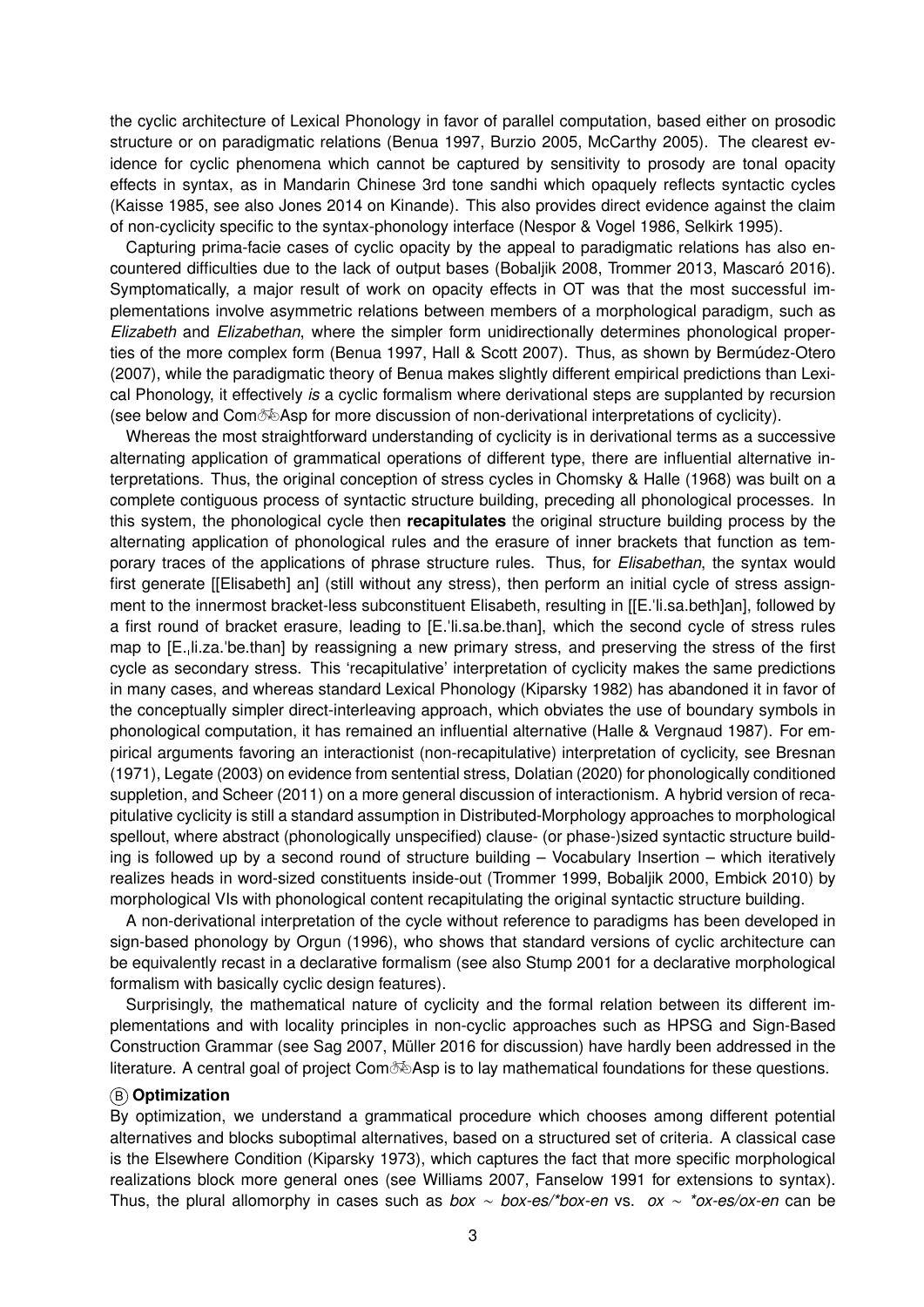captured by two conflicting desiderata: ① Realize a nominal plural by *-s* and ② Realize the nominal plural of *ox* by *-en*, where both operations are in principle applicable to *ox*, and the Elsewhere Principle resolves to choose ② based on its greater specificity. Whereas there is broad consensus that the Elsewhere Principle governs [morphological](#page-13-11) systems (Halle & [Marantz](#page-14-8) [1993,](#page-14-8) [Stump](#page-17-8) [2001](#page-17-8), Brown & Hippisley [2012\)](#page-13-11), it is often not appreciated that it is a complex and controversial mechanism. Thus, as shown by [Müller](#page-16-6) ([2005\)](#page-16-6), standard versions of the principle invoke at least three different criteria (1) specificity by context sensitivity (e.g., to specific lexical items), (2) specificity by the number of specified substantial features, and (3) qualitative asymmetries between different features [\(Noyer](#page-16-7) [1992](#page-16-7)).

Optimization in the broad sense envisaged here underlies psycholinguistic race models ([Hay](#page-14-9) [2000](#page-14-9)) and analogy-based approaches to morphology and phonology ([Albright](#page-13-12) & Hayes [2003,](#page-13-12) [Arndt-Lappe](#page-13-13) [2014\)](#page-13-13), but also the notion of last resort and repairs in derivational approaches to syntax [\(Chomsky](#page-13-14) [1991,](#page-13-14) [Bjorkman](#page-13-15) [2011\)](#page-13-15), where operations such as *do*-insertion and the use of resumptive pronouns have been argued to represent last-resort options to repair otherwise ungrammatical representations, and more generally any kind of transderivational constraints where grammaticality is computed by comparing different related derivations in parallel (see, e.g., [Graf](#page-14-10) [2013](#page-14-10)). A maximally general optimization formalism is Harmonic Grammar [\(Smolensky](#page-17-10) & Legendre [2006,](#page-17-10) [Potts](#page-17-11) et al. [2010\)](#page-17-11), which is based on numerically weighted constraints, allowing for decision processes by arithmetic summing up of constraint violations, and the most successful optimization approach developed so far is Optimality Theory (Prince & [Smolensky](#page-17-0) [2004](#page-17-0)), which can be interpreted as a more restrictive version of Harmonic Grammar, where constraints have to be strictly ranked. The major motivation for the success of OT in the phonological research of the last decades have been cases of rule conspiracies where different operations compete (or cooperate) to derive the same result. Thus, in Mokilese (see [Paschen](#page-16-8) [2018](#page-16-8) and references therein), the progressive is formed by copying (reduplicating) the first syllable of the base in a way which renders it phonologically heavy. If the base syllable contains a consonant after its first vowel, heaviness is achieved by copying this consonant along with the preceding vowel (*podok* 'to plant'  $\rightarrow$  *pod-podok* 'planting'), but if there is no postvocalic consonant, the reduplicative syllable is rendered heavy by lengthening the copied vowel (*wia* 'to do' → *wi*:*-wia* 'doing'). This pattern can be captured in OT by a constraint requiring a heavy-syllable reduplicant (RED= $\sigma_{\mu\mu}$ ) outranking a constraint against long vowels (\*V:) outranking in turn a constraint against segment copying (\*COPY, see Figure 2).

A seminal result of OT-phonology is that constraint interaction captures not only blocking of processes by iso-functional processes (such as blocking of lengthening by copying in Mokilese), but also by functionally independent processes. Thus, in many languages, lexical high tones are deleted if they immediately follow other high tones, a pattern commonly attributed to a constraint against adjacent identical tones called OBLIGATORY CONTOUR PRINCIPLE (OCP). As shown by [Myers](#page-16-9) [\(1997](#page-16-9)), in Shona, the OCP blocks an independent process of high tone

| <b>Base: podok</b> | $\mathsf{RED}=\sigma_{\mu\mu}$ | $*V:$   | *COPY |
|--------------------|--------------------------------|---------|-------|
| a. po-po.dok       | $\star$                        |         | **    |
| b. por-po.dok      |                                | *       | **    |
| c. pod-po.dok<br>隐 |                                |         | ***   |
|                    |                                |         |       |
| <b>Base:</b> wia   | $\mathsf{RED}=\sigma_{\mu\mu}$ | *V:     | *COPY |
| a. wi-wi.a         | $\star$                        |         | $***$ |
| b. wi:-wi.a<br>噁   |                                | $\star$ | $***$ |

Figure 2: Mokilese Reduplication

spreading, a pattern which cannot be directly captured in a purely derivational account, but follows directly in OT by ranking of the OCP above the constraint(s) triggering tone spreading.

OT has also opened up a new perspective on language-specific variation and parametrization, reducing differences between languages to different repair options triggered by distinctive constraint rankings, resulting in a crosslinguistic version of the conspiracy pattern. Thus, as shown by [Pater](#page-16-10) [\(1999](#page-16-10)), the ban on voiced obstruents after nasals is effected by different alternations such as assimilation, consonant deletion, or coalescence. The same abstract pattern also characterizes many morphosyntactic processes, see, e.g., [Grimshaw](#page-14-11) ([2001](#page-14-11)), [Trommer](#page-17-12) [\(2006](#page-17-12), [2008\)](#page-17-13), Nevins & [Sandalo](#page-16-11) [\(2011](#page-16-11)), [Gerlach](#page-14-12) [\(2001](#page-14-12)) on morpheme [cooccurrence](#page-18-5) restrictions, [Trommer](#page-17-14) ([2003c,](#page-17-14) [2008\)](#page-17-13) on affix linearization, Wunderlich [\(2000](#page-18-5)) on morphological 'taboos', [Aissen](#page-13-16) [\(2003](#page-13-16)), [Wunderlich](#page-18-6) ([2008\)](#page-18-6), [Stiebels](#page-17-15) ([2000,](#page-17-15) [2002](#page-17-16)), [Woolford](#page-18-7) ([2001](#page-18-7)), de [Swart](#page-17-17) ([2007\)](#page-17-17), Keine & [Müller](#page-15-10) ([2015\)](#page-15-10) on case, and [Legendre](#page-15-11) et al. [\(1998](#page-15-11)), Ackema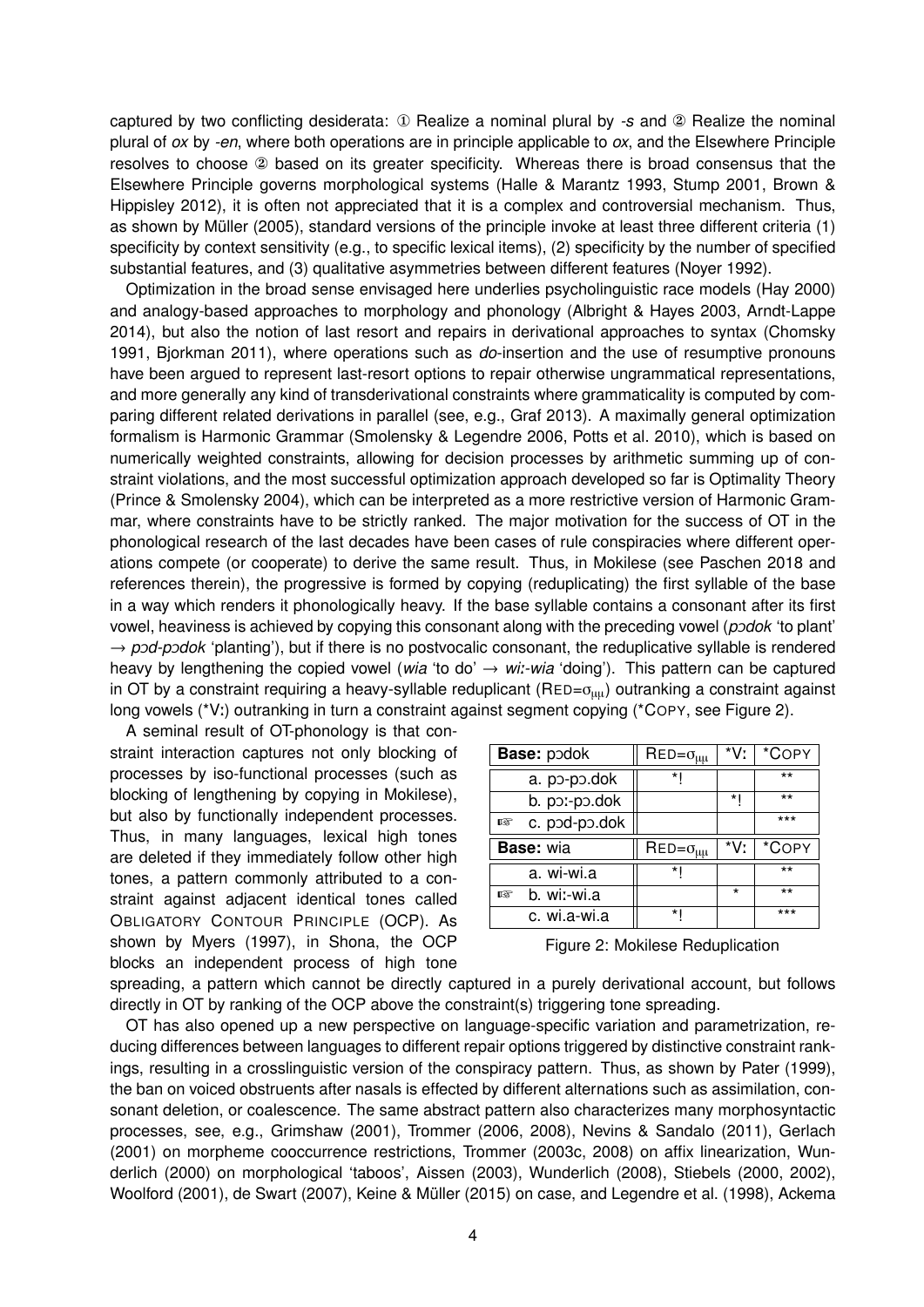& Neeleman [\(1998](#page-13-17)), [Müller](#page-16-12) [\(1997](#page-16-12)) on cross-linguistic variation in WH-movement.

Crucially, OT instantiates a type of optimization more powerful, but otherwise isomorphic to last-resort repairs in syntax and the Elsewhere Principle: a selection process between alternatives (e.g., default case vs. assigned case, different allomorphs or phonological forms) based on grammatical criteria (e.g., the OCP vs. the preference for default case), and blocking of alternative options (DPs do not exhibit default case in addition to assigned case). Systematic blocking is what establishes optimization as a disjunctive procedure, i.e., an operation which cannot be reduced to a strictly ordered sequence of sub-operations. Thus, [Bakovic´](#page-13-18) [\(2011](#page-13-18)) shows that morphological elsewhere blocking is not amenable to a purely derivational analysis, and the same seems to hold for last-resort operations in syntax.

### C **Cyclic Optimization**

By Cyclic Optimization (CO), we understand systems which invoke both iterative optimization and iterative morphosyntactic structure building such that cyclicity emerges from the interaction of both mechanisms. CO approaches originate in three different lines of research: **First**, approaches **combining standard OT-optimization** with elements of rule-based **Lexical Phonology** assuming qualitatively different phonological subgrammars that are cyclically interleaved with morphosyntactic levels of increasing size such as Stem, Word and Phrase ([Kiparsky](#page-15-12) [2000](#page-15-12), [2015,](#page-15-1) [Bermúdez-Otero](#page-13-3) [2012](#page-13-3), [Rubach](#page-17-18) [2003](#page-17-18)). In fact, most work in OT has at least implicitly subscribed to a minimal stratal architecture of this type with respect to the interaction of lexical and phrasal phonology ([McCarthy](#page-15-13) & Prince [1993,](#page-15-13) [Myers](#page-16-9) [1997](#page-16-9)). The major motivation for this line of research has been the problem strictly parallel OT faces with opacity. However, foundational work in Stratal OT has shown that CO approaches derive further important empirical predictions, such as a natural upper bound on opacity ([Bermúdez-Otero](#page-13-19) [2003\)](#page-13-19), bracket era-sure (the unavailability of morphological information at a stratum at subsequent strata, [Bermúdez-Otero](#page-13-3) [2012\)](#page-13-3), or the 'life cycle' of phonological processes [\(Ramsammy](#page-17-19) [2015](#page-17-19)). CO also underlies the major formalizations of Construction Phonology ([Orgun](#page-16-4) [1996](#page-16-4), [Inkelas](#page-15-14) [2014\)](#page-15-14).

**Second,** a version of CO has independently been developed in **derivational approaches to cyclic effects in syntax** departing from a major controversy in minimalist syntax whether at a given stage of derivation grammars uniformly favor Merge or Agree operations. As shown by [Müller](#page-16-13) [\(2009](#page-16-13)), assuming that languages parametrically choose either preference accounts for the difference between ergativeabsolutive and nominative-accusative languages, and can be naturally captured by violable constraints. An analogous type of competition holds in cyclic accounts of languages where verbs alternate between subject and object agreement. A standard assumption here is that the agreement probe at a specific point differentially 'prefers' one accessible argument over the other, but turns to the dispreferred argument if agreement with the preferred one fails, and resorts as last resort to 'default [agreement'](#page-13-20) (Béjar & Rˇ ezácˇ [2009\)](#page-13-20). Again, this provides a case where derivational cyclicity cannot replace, but requires an optimizing selection process among alternative choices. Finally, there is growing evidence that also the third central mechanism of derivational minimalism, viz. establishing a phase, does not apply deterministically in derivations, but can be delayed, resulting in 'dynamic' phases (Bobaljik & [Wurmbrand](#page-13-21) [2005,](#page-13-21) den [Dikken](#page-14-13) [2007](#page-14-13), Bošković [2014,](#page-13-22) [Harwood](#page-14-14) [2015\)](#page-14-14) or apply only partially to subparts of the processed representation [\(D'Alessandro](#page-14-15) & Scheer [2015](#page-14-15), [Newell](#page-16-14) [2018\)](#page-16-14).

The **third** and most recent line of research leading to CO is work in iterative optimization approaches, especially **Harmonic Serialism** (HS) and Optimality Theory with Candidate Chains (OT-CC), which have also been motivated by the problems of parallel OT with phonological opacity ([McCarthy](#page-15-15) [2007](#page-15-15)) and the 'Too-Many-Solutions Problem', the problem that non-iterative versions of OT predict unattested repair mechanisms [\(McCarthy](#page-16-15) [2008a](#page-16-15), [2010\)](#page-16-0). HS differs in two respects from fully parallel OT: First, optimization steps can only make single changes to a given form, considerably restricting competition to a finite candidate set, and second, optimization is *iterative*. As long as there is an output candidate which further optimizes the output of the last optimization step, optimization is reapplied. In OT with Candidate Chains (OT-CC, [McCarthy](#page-15-15) [2007\)](#page-15-15), a variant of HS generates different chains of serial optimization, which are then globally evaluated by an OT-grammar inluding constraints that restrict the order of optimization steps. While the computational complexity of OT-CC has been justified with its merits for phonological opacity, HS can account for specific cases of opacity (see, e.g., [McCarthy](#page-16-16) [2008b](#page-16-16)), and in the last years different conservative extensions to HS have been developed which substantially increase the ability of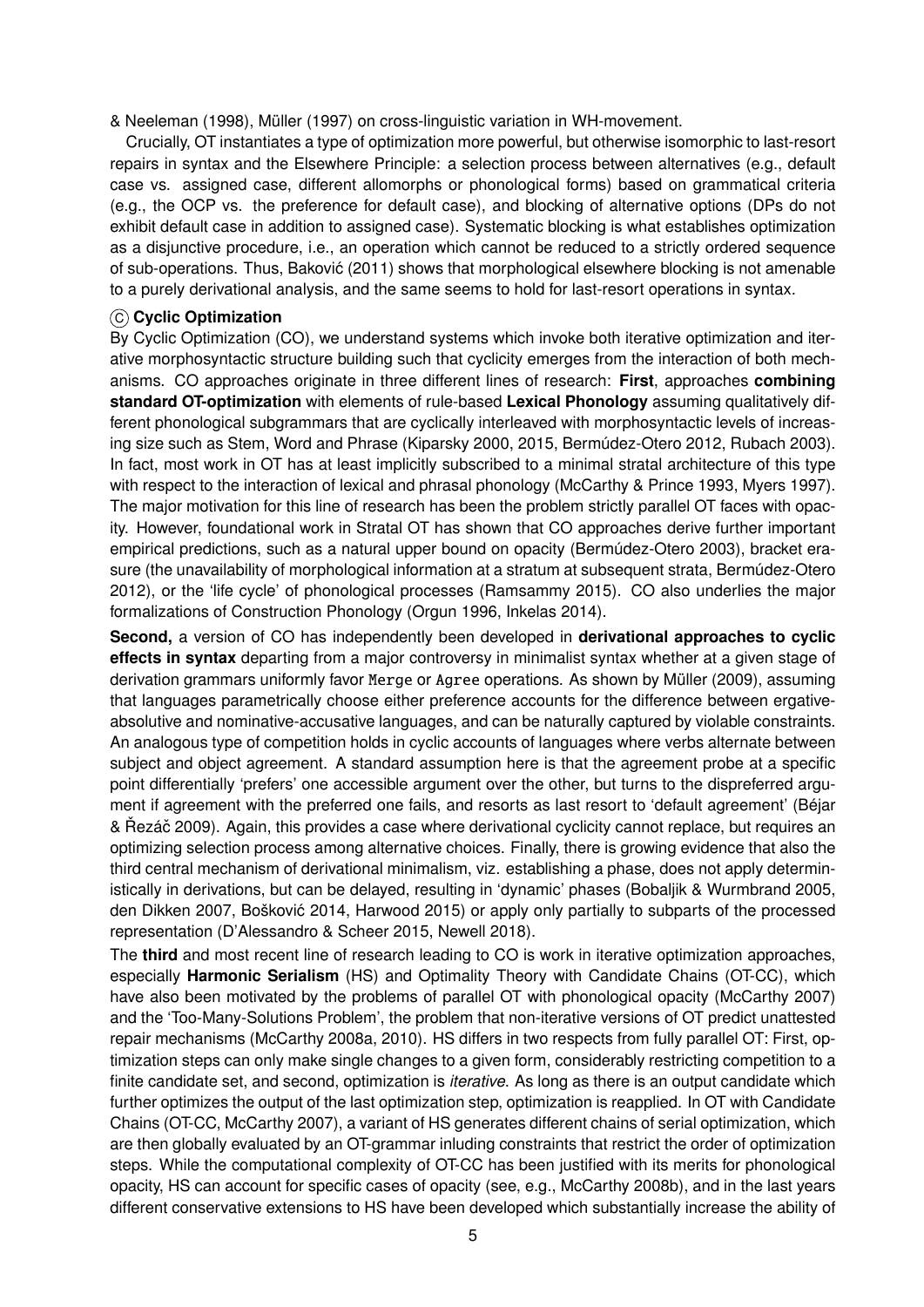the theory to cover opacity (e.g., [Jarosz](#page-15-16) [2014\)](#page-15-16).

Even in their purely phonological applications, HS and OT-CC show a type of proto-cyclicity. Operations of one type  $T_1$  (e.g., syllabification) may be followed by operations of a second type  $T_2$  (say foot formation) followed again by a type *T*<sup>1</sup> process, though this does not involve morphosyntactic structure building. Under the natural assumption that a single serial OT-grammar optimizes both morphosyntax and phonology choosing between operations from both based on ranked constraints, HS inherently instantiates a full-fledged cyclic model of grammar. A version of OT-CC which makes this explicit is the Optimal-Interleaving (OI) framework by [Wolf](#page-18-8) [\(2016\)](#page-18-8) where spellout and phonological processes are competing operations on a par selected by iterative OT evaluations (see [Wolf](#page-18-9) [2015](#page-18-9) for a HS-version).

Whereas CO has clear roots in specific research traditions, it is in principle compatible with a wide variety of assumptions on representation, computation, and grammatical architecture: symbolic or gradient representations (see, e.g., [Plag](#page-17-20) et al. [2017](#page-17-20) on phonetic gradience in the representation of morphemes, and Mor !Phon for *phonological* gradience in a CO setting), exemplar-based approaches (see, e.g., [Inkelas](#page-15-17) [2016](#page-15-17)), postsyntactic or lexicalist architecture (Syn%Mor vs. Mor %Mor).

#### D **Preliminary Work by the Applying Researchers**

The RU brings together three threads of our research:

**First, the Empirical Domain of Optimization Processes:** Leipzig is arguably one of *the* central European research institutions for theoretical work on Optimality Theory; the work by the applicants has been instrumental in extending the coverage of optimization-based explanation to substantially new empirical areas. Thus, extensive work by Heck and Müller explores [optimization](#page-14-16) in phrasal syntax (Heck & Müller [2007](#page-14-16), [2013](#page-14-17), [2016](#page-14-18), [Müller](#page-16-17) [2000a](#page-16-17), [2003](#page-16-18), [2009](#page-16-13), [2015](#page-16-19), and the project DFG MU 1444/2-1,2 *Optimalitätstheoretische Syntax des Deutschen*). [Heck](#page-14-19) ([2001\)](#page-14-19) (together with [Wilson](#page-18-10) [2001\)](#page-18-10) presented the first approach employing CO in syntax. [Müller](#page-16-20) [\(2000b\)](#page-16-20) is the standard reference work on optimalitytheoretic syntax. Foundational work by [Stiebels](#page-17-21) [\(1999](#page-17-21), [2000](#page-17-15), [2006\)](#page-17-22) has established optimization for the interaction of lexical semantics and argument linking. [Trommer](#page-17-23) [\(2001a\)](#page-17-23) provides the first comprehensive extension of optimization to postsyntactic morphology, further developed in work on affix order ([Trommer](#page-17-24) [2001b](#page-17-24), [2003c,](#page-17-14) [2008\)](#page-17-13), consequences for grammatical architecture [\(Trommer](#page-17-25) [2002a](#page-17-25)) and hierarchy effects ([Trommer](#page-17-26) [2003a](#page-17-26), [2006](#page-17-12), [2008](#page-17-13)). Research by Kobele has been essential in establishing the mathematical complexity of OT ([Heinz](#page-15-18) et al. [2009](#page-15-18)). Our work on other optimization methods covers the Elsewhere Principle (see, e.g., [Müller](#page-16-6) [2005](#page-16-6) for formal elaboration, [Trommer](#page-18-11) [2015b](#page-18-11) for a reformulation as licensing conditions, and [Weisser](#page-18-12) [2007](#page-18-12) for an alternative, the *Nearest Neighbor Principle*). Our recent research on constraint-based optimization has focused on variants of optimization departing from standard OT to further extend its empirical coverage. Thus, joint work by Trommer and Zimmermann has established the potential of Containment Theory (van [Oostendorp](#page-16-21) [2008](#page-16-21)) for nonconcatenative morphology [\(](#page-19-1)[Zimmermann](#page-18-13) [2013c](#page-18-13), [2014](#page-18-14), [2017,](#page-19-0) [Trommer](#page-18-0) [2011,](#page-18-0) [2014](#page-18-15), [2015a](#page-18-16), Zimmermann & Trommer [2014](#page-19-1), [2015\)](#page-19-2) and phonological opacity effects ([Trommer](#page-18-17) [2016c,](#page-18-17) [Zimmermann](#page-19-3) & Trommer [2016,](#page-19-3) [Trommer](#page-18-18) [2016a,](#page-18-18) [2017\)](#page-18-19). Our recent research in syntax and morphology proper establishes a convergence with phonology-born HS ([McCarthy](#page-16-0) [2010](#page-16-0)) (see Heck & [Müller](#page-14-18) [2016](#page-14-18) on HS in syntax and [Müller](#page-16-1) [2020](#page-16-1) for inflectional morphology). [Zimmermann](#page-19-4) ([2019a](#page-19-4)) applies HS to lexical conditioning of accent systems, and [Trommer](#page-18-20) & Bank [\(2017](#page-18-20)) to morphological learning. Our work in HS is a primary point of departure for the proposed research group (especially Mor $\delta\Phi$ Mor and Syn $\delta\Phi$ Phon), as is recent work on integrating Harmonic Grammar and Gradient Symbolic Representations to capture scalar and cumulative effects in morphophonology ([Trommer](#page-18-21) [2016b](#page-18-21), [2019,](#page-18-22) [Zimmermann](#page-19-5) [2018a,](#page-19-5)[b](#page-19-6), [2019b\)](#page-19-7).

**Second, Monotonicity of Basic Operations:** A unifying desideratum in grammatical research of the last decades is the assumption that grammatical systems work in a strictly monotonic way, typically by requiring that all operations in a grammatical component are strictly information-adding (e.g., the Inclusiveness Condition of [Chomsky](#page-13-23) [2000](#page-13-23)). Standard cyclic architectures such as Bare Phrase Structure and Lexical Phonology are classical cases of monotonic systems. Our work on monotonicity has focused on the controversial question whether different parts of grammar are monotonic in the same or in fundamentally different ways. Thus, research by Trommer and Zimmermann explores the assumption that phonological computation does allow addition, but not removal of material ('Containment Theory') [\(Zimmermann](#page-18-13) [2013c,](#page-18-13) [2014,](#page-18-14) [2017,](#page-19-0) [Trommer](#page-18-0) [2011](#page-18-0), [2014](#page-18-15), [2015a,](#page-18-16) [2016c,](#page-18-17)[a](#page-18-18), [2017](#page-18-19), Zimmermann & Trom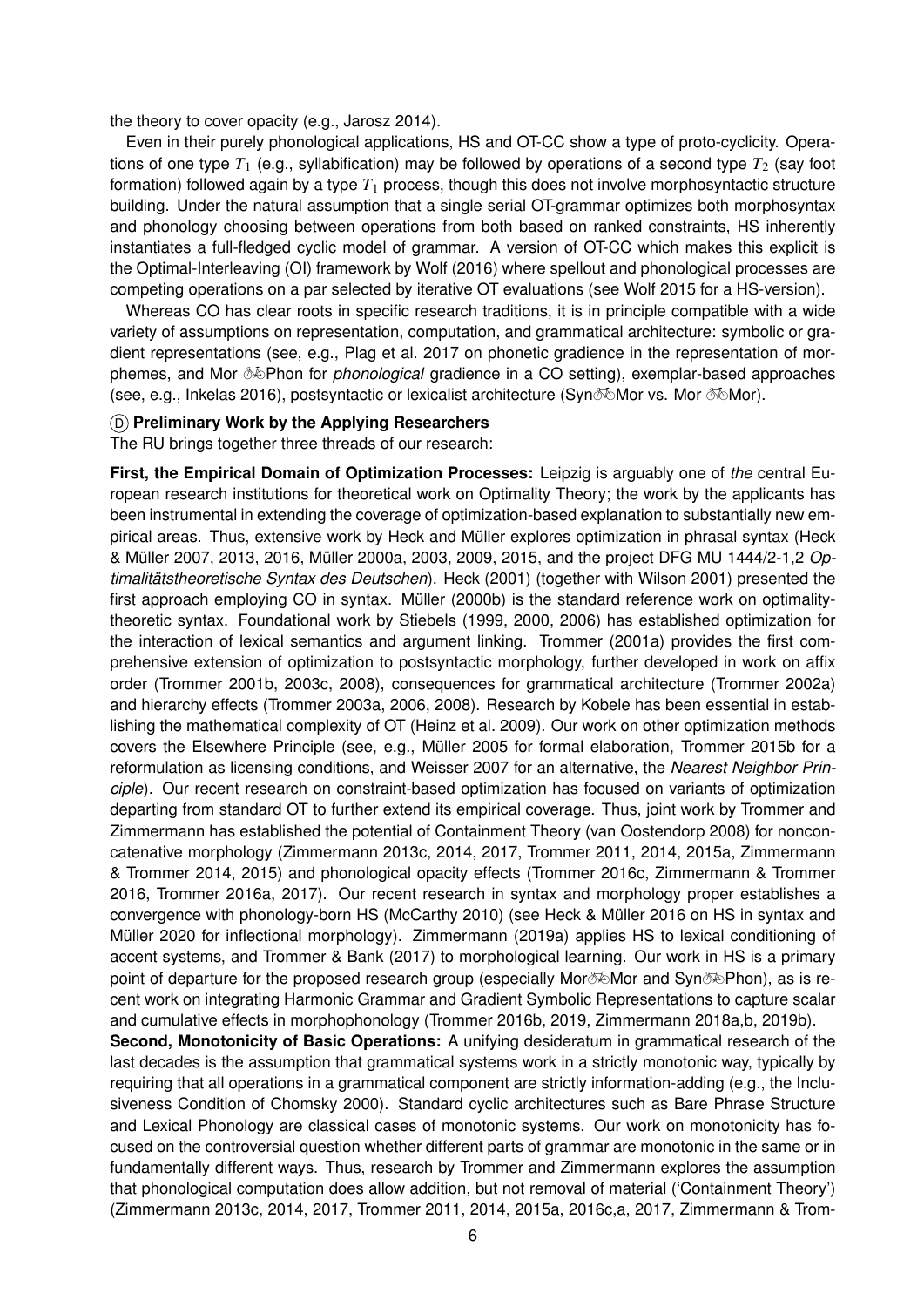mer [2014,](#page-19-1) [2015](#page-19-2), [2016](#page-19-3), [Zimmermann](#page-19-8) & Topintzi [2014\)](#page-19-8), just as typically assumed for syntax. [Kobele](#page-15-3) [\(2006](#page-15-3), [2018](#page-15-19), [2012\)](#page-15-20) pushes monotonic [syntax-semantic](#page-13-24) mapping to its logical limit. While Alexiadou & Müller [\(2008\)](#page-13-24) extend a purely structure-building approach to inflectional morphology, [Trommer](#page-17-23) ([2001a,](#page-17-23) [2003b\)](#page-17-27) and Henze & [Zimmermann](#page-15-21) [\(2010](#page-15-21), [2011](#page-15-22)) argue that morphological spellout is monotonically consumptive. An important point of departure for the RU is the hypothesis that monotonicity is not strictly linked to structure building or removal, but to sets of abstract features triggering grammatical operations which are monotonically discharged, an assumption spelled out in the DFG Koselleck project *Syntaktischer Strukturabbau* ([Müller](#page-16-22) [2017,](#page-16-22) [2018,](#page-16-23) see also [Heck](#page-14-20) [2016](#page-14-20)).

**Third, Grammatical Interfaces of Morphology and Syntax:** The interfaces between different grammatical modules have played a prominent role in the research of all applicants. [Kobele](#page-15-3) [\(2006](#page-15-3), [2012,](#page-15-20) [2018\)](#page-15-19) provides crucial contributions to a minimalist model of the syntax-semantics interface, and [Stiebels](#page-17-15) [\(2000](#page-17-15)) for morphology and semantics. Evidence for a direct interaction between syntax and morphology is given by [Trommer](#page-17-23) ([2001a,](#page-17-23) [2002b](#page-17-28)), [Heck](#page-14-21) et al. [\(2009](#page-14-21)), Keine & [Müller](#page-15-10) ([2015\)](#page-15-10), Guseva & [Weisser](#page-14-22) [\(2018](#page-14-22)), [Weisser](#page-18-23) ([2019\)](#page-18-23), and [Kouneli](#page-15-23) ([2019\)](#page-15-23). The nature of the morphology-phonology interface has been the central issue in the DFG-Network *Core Mechanisms of Morphological Exponence* (project TR 521/2-1). Recent work by Trommer and Zimmermann [\(](#page-18-26)[Zimmerman](#page-18-13)[n](#page-18-26) [2013c](#page-18-13),[b,](#page-18-24) [2014](#page-18-14), [2015,](#page-18-25) Trommer & Zimmermann [2014](#page-18-26), [Zimmermann](#page-19-2) & Trommer [2015\)](#page-19-2) has shown that many classical problems of non-concatenative morphology can be solved by a refined notion of prosodic affixation (see also [Müller](#page-16-24) [2002](#page-16-24), [2013,](#page-16-25) for an approach to morphology where basically all exponence is phonological), an approach extended to a broader range of morphophonology in the recently completed DFG-project on *Featural Affixes* (Jochen Trommer). This line of research has developed a unified approach which covers not only non-concatenative morphology, but also morphologically conditioned phonology and forms a substantial part of the new Emmy-Noether research group on *Grammatical Strength in Prosodic Morphology* (Eva Zimmermann) and provides essential impulses or the phonology-related projects of the RU (e.g., Mor $\infty$ Phon and Sem $\infty$ Phon). Our expectation is that the RU not only allows for a substantially new take on interfaces (see, e.g., the innovative models assumed in Mor $\infty$ Phon and Syn $\otimes$ Mor), but also for comparing closely related empirical phenomena such as affix order facts under different grammatical architectures (e.g., under a lexicalist perspective in Sem% Phon and Mor Mor, and under a postsyntactic morphology approach in Syn $\infty$ Phon and Syn $\infty$ Mor), and to identify formal parallels across different interfaces (Com $\delta\Phi$ Asp).

The RU also develops impulses of the Leipzig **DFG research training group on** *Interaction of Grammatical Building Blocks* **(IGRA)** (GRK-2011) (see, e.g., the [dissertations](#page-18-27) of [Murphy](#page-16-26) [2017,](#page-16-26) Zaleska [2018](#page-18-27), [Kushnir](#page-15-24) [2018,](#page-15-24) [Hein](#page-14-23) [2018](#page-14-23), [Paschen](#page-16-8) [2018](#page-16-8), [Gjersøe](#page-14-24) [2019](#page-14-24), with contributions to CO). The proposed RU is in line with IGRA in addressing not so much the interaction of grammar with extragrammatical factors, but in and between grammatical modules; but, where IGRA highlights parallels in the interaction of all grammatical operations and constraints, the RU proposal focuses on two of the central instances of 'building blocks': derivational structure building and optimization, with a central role assigned to the interfaces of grammatical modules (see above). A thematic extension of IGRA's focus on phonology, morphology, and syntax is the inclusion of semantic aspects of cyclicity.

#### **1.1 Project-related publications by members of the research unit**

- 1. Zimmermann, E. 2020. Two is too much. . . in the phonology! A phonological account of unfaithful multiple reduplication. *The Linguistic Review* (accepted for publication).
- 2. Müller, G. 2020. *Inflectional morphology in Harmonic Serialism* Advances in Optimality Theory. Sheffield: Equinox.
- 3. Weisser, Ph. 2019. On the symmetry of case in conjunction. *Syntax* 23(1). 42–77.
- 4. Kouneli, M. 2018. Plural marking on mass nouns: Evidence from Greek. In M. Dali, É. Mathieu & G. Zareikar (eds.), *Gender and noun classification*, 234–248. Oxford: Oxford University Press.
- 5. Trommer, J. & S. Bank. 2017. Inflectional learning as local optimization. *Morphology* 27. 383–422.
- 6. Heck, F. & G. Müller. 2016. On accelerating and decelerating movement. From minimalist preference principles to Harmonic Serialism. In G. Legendre, M. Putnam, H. de Swart & E. Zaroukian (eds.), *[Optimality-theoretic](#page-19-1) syntax, semantics, and pragmatics*, 78–110. Oxford: Oxford University Press.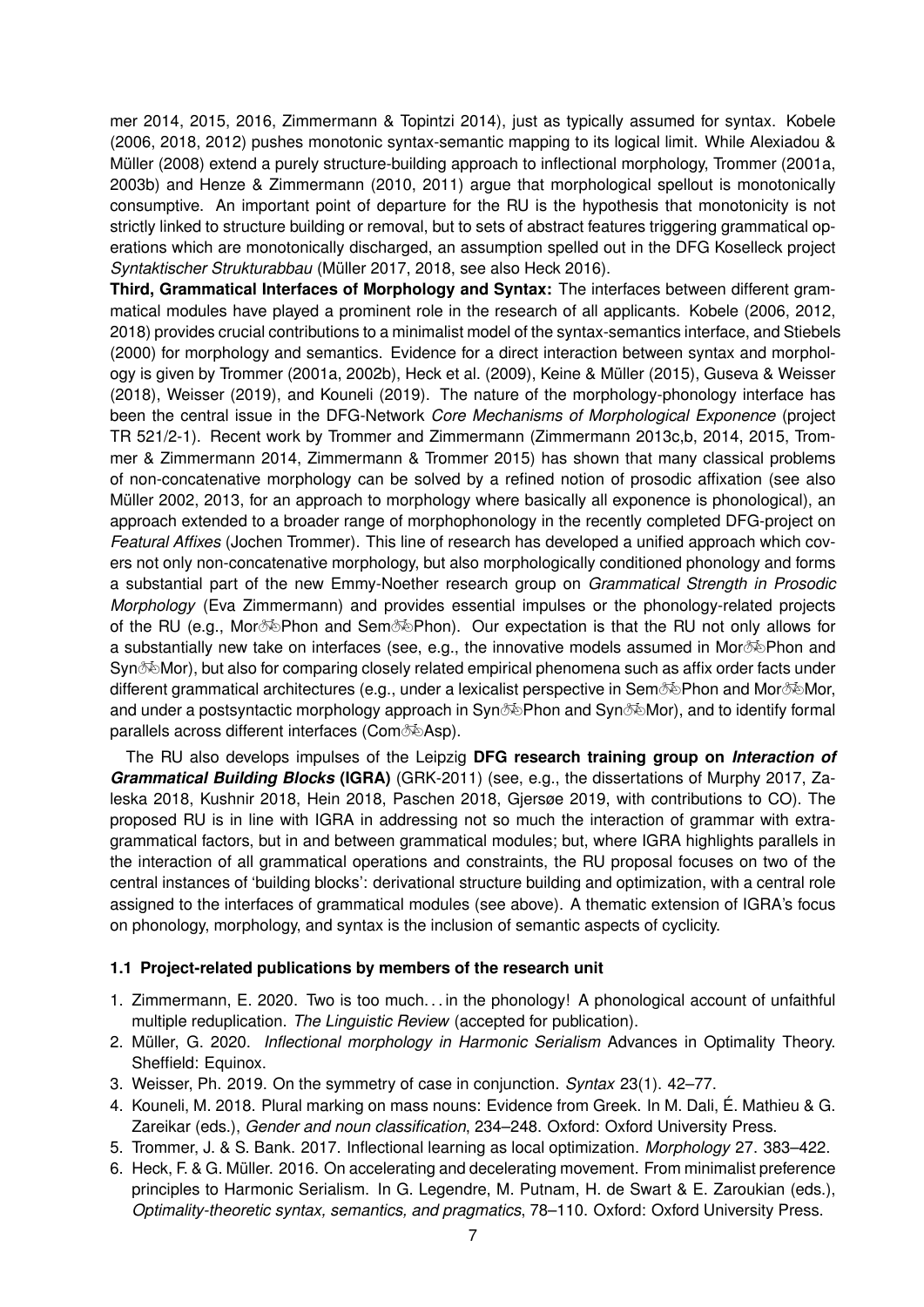- 7. Trommer, J. 2013. Stress uniformity in Albanian: Morphological arguments for cyclicity. *LI* 44(1). 109–143.
- 8. Stiebels, B. 2010. Inhärente Kontrollprädikate im Deutschen. *Linguistische Berichte* 224. 391–440.
- 9. Heinz, J., G. M. Kobele & J. A. Riggle. 2009. Evaluating the complexity of Optimality Theory. *LI* 40(2). 277–288.
- 10. Heck, F. 2000. Tiefenoptimierung Deutsche Wortstellung als wettbewerbsgesteuerte Basisgenerierung. *Linguistische Berichte* 184. 441–468.

## <span id="page-7-0"></span>**2 Objectives and joint work program**

## **2.1 Objectives of the overall project and expected benefits of collaboration within the unit, incl. a description of the group composition and their project-specific qualifications**

The ultimate goal of theoretical linguistics is to identify general cognitive principles underlying the empirical abundance of natural language; cyclicity, optimization, and their combination are prime candidates for such principles. Against this background, the constitution of the RU conveys three major benefits, which could not be achieved by the single projects alone: *First*, it allows for systematically investigating CO across grammatical subfields (see section [2.2.1](#page-8-0) and  $Com \bar{\otimes}$ Asp) by fostering the collaboration of researchers with primary specializations in all of the involved areas, phonology (especially Trommer and Zimmermann), morphology, (especially Müller, Stiebels, and Trommer) syntax (Heck, Weisser, Kouneli), and semantics (Stiebels, Kobele, see also the complete list in Table 2), to identify abstract mechanisms which are independent from specific grammatical modalities. *Second,* the RU allows for investigating different competing versions of CO in parallel in overlapping and closely related empirical domains (see section [2.2.1](#page-8-0)  $(A)$  for details). This quarantees a stringent evaluation of diverging hypotheses, but also provides an essential environment for theoretical cross-fertilization among different approaches (see section [2.2.1](#page-8-0)  $\circ$ ). *Third*, the RU allows for covering the full span of relevant research methodologies for a better understanding of general grammatical principles, ranging from the central mathematical Com $\infty$ Asp project, which addresses abstract properties of CO across different implementations, over a group of projects focusing on the development and evaluation of specific theoretical approaches (Mor $\infty$ Phon, Mor $\infty$ Mor, and Syn $\infty$ Syn) to projects with a crucial empirical component in fieldwork (Syn%Mor), crosslinguistic typology, and the work with native-language informants (Sem%DPhon and Syn% Phon) to make crucial new data for the evaluation of CO accounts accessible. Again, the range of expertise and scientific man-power to cover this broad spectrum goes far beyond the capacity of single research projects. Table 2 lists all the applicants with projects and primary research areas. Apart from the fact that the composition of the group covers specializations in all major sub-areas of grammar, and multiple methodologies (see above), the participating researchers also have a strong background in research on cyclicity (Kouneli and Weisser), optimization (Zimmermann and Stiebels) or both (Heck, Müller, Kobele, Trommer). See section 1  $(A), (B), (C)$  for a detailed record.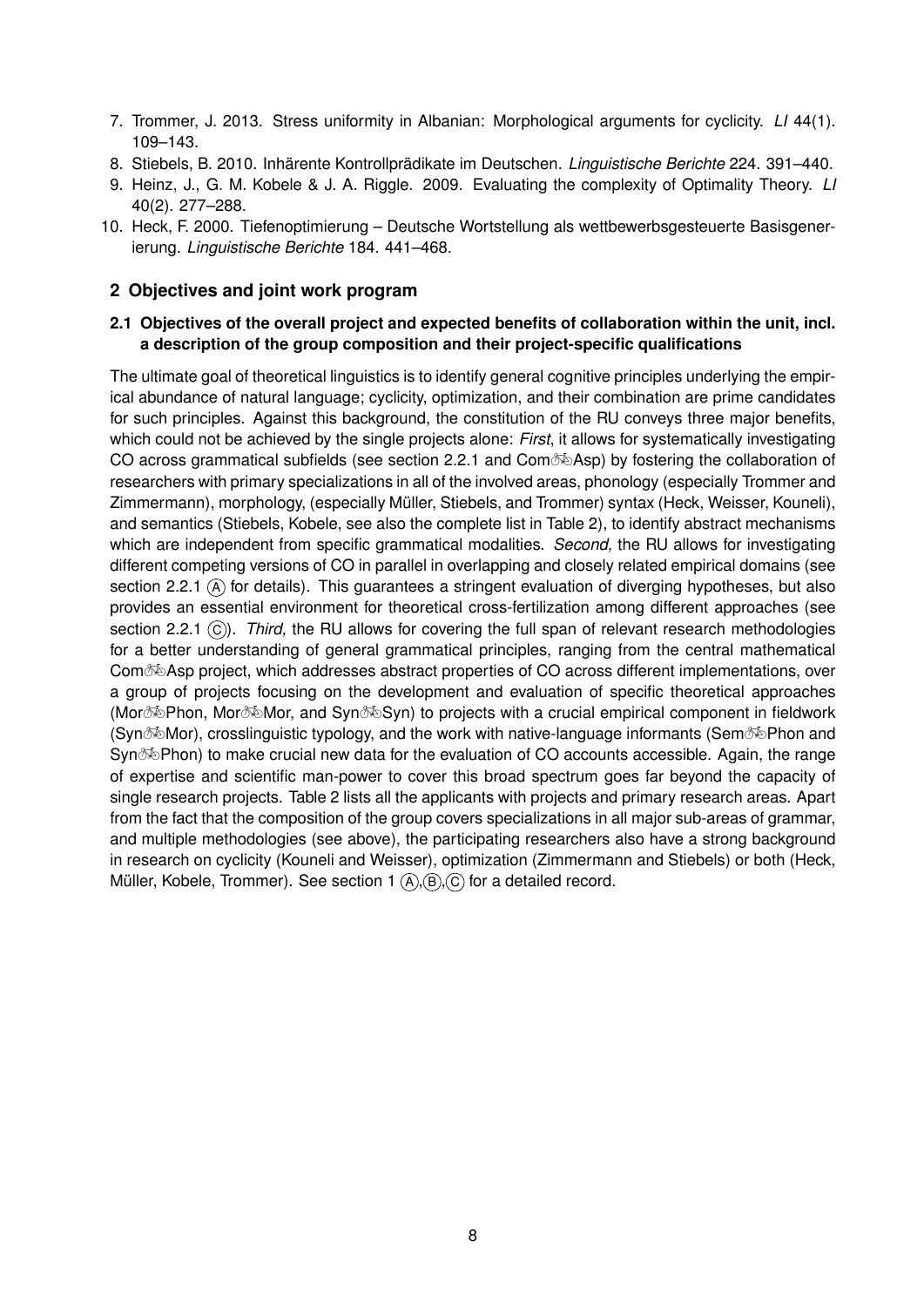| Title          | Name                   | Dr./PhD | Institution | Research area                           | Project                                                       |
|----------------|------------------------|---------|-------------|-----------------------------------------|---------------------------------------------------------------|
| Prof. Dr.      | Fabian Heck            | 2004    | UL          | Syntax                                  | Syn <sup>‰</sup> Syn                                          |
| Prof. PhD      | Gregory Kobele         | 2006    | UL          | Computational<br>Linguistics            | Com <sup>®</sup> ®Asp                                         |
| Jun.-Prof. PhD | Maria Kouneli          | 2019    | UL          | Morphology,<br>Syntax                   | Syn‰Mor                                                       |
| Prof. Dr.      | Gereon Müller          | 1993    | UL          | Syntax,<br>Morphology                   | Morð ®Mor                                                     |
| Prof. Dr.      | Barbara Stiebels       | 1995    | UL          | Morphology,<br><b>Lexical Semantics</b> | Syn <sup>3</sup> <sup>5</sup> ⊗Sem,<br>Sem <sup>®</sup> ®Phon |
| Prof. Dr.      | Jochen Trommer         | 2002    | UL          | Phonology,<br>Morphology                | Mor‰Phon,<br>Sem <sup>‰</sup> Phon                            |
| Dr.            | <b>Philipp Weisser</b> | 2015    | UL          | Syntax,<br>Morphology                   | Syn‰Phon                                                      |
| Dr.            | Eva Zimmermann         | 2014    | UL          | Phonology,<br>Morphology                | Mor‰Phon                                                      |

Table 2: Participating researchers (UL: Universität Leipzig)

The RU pursues two specific goals which we regard as essential next steps for evaluating the merits of CO for the theoretical modeling of language: *First,* to explore empirical and formal properties of CO systems. *Second,* to develop the potential of CO to solve central problems for purely cyclic and purely optimizing approaches. In what follows, we spell out how the proposed RU addresses these goals.

#### **2.2 Joint work program including proposed research methods**

#### <span id="page-8-0"></span>**2.2.1 Exploring formal and empirical properties of CO systems**

A **Extending the Empirical Coverage of CO:** The viability of CO has so far only been tested on a restricted set of phenomena, and with a bias to few languages, even in the interaction of morphology and phonology. A major goal of the RU is therefore to systematically explore the empirical consequences of this approach in all areas of grammar which show a potential for cyclic interaction, but also its potential limitations (see especially Syn Sem and Syn SeSyn).

Under the standard assumption that grammatical architecture comprises the four modules Phonology, Morphology, Syntax, and Semantics, and that structure-building operations are limited to Morphology and Syntax, cyclic systems may involve all and only the mutual interactions of Morphology and Syntax with all other grammatical modules (including cyclic interaction between Morphology and Syntax, and intra-modular interactions in Morphology and Syntax), as shown in Figure 3, where **X:Y** (in the text and in project names:  $\mathbf{X} \otimes \mathbf{Y}$ ) denotes cycles with structure building operations in module *X* and interleaved operations from module *Y*.

All these interactions are covered by single projects in the RU (see the list of projects in 1.2). Many of them have not or only marginally been addressed under the perspective of CO. Thus so far there exist only sporadic pioneering applications of CO in morphology proper (Mor $\infty$ Mor), and for the interaction of syntax with morphology (Syn%Mor) and semantics (Syn% Sem, but see de [Hoop](#page-15-25) [2013](#page-15-25)). More specific empirical gaps for CO are filled for the modular interactions which have been crucial to the development of CO. Thus, Mor $\frac{1}{2}$ Phon tackles tonal phonology which has been almost completely neglected in the CO literature (but see [Jones](#page-15-6) [2014](#page-15-6)) although it arguably provides some of the most in-



Figure 3: Possible cyclic interactions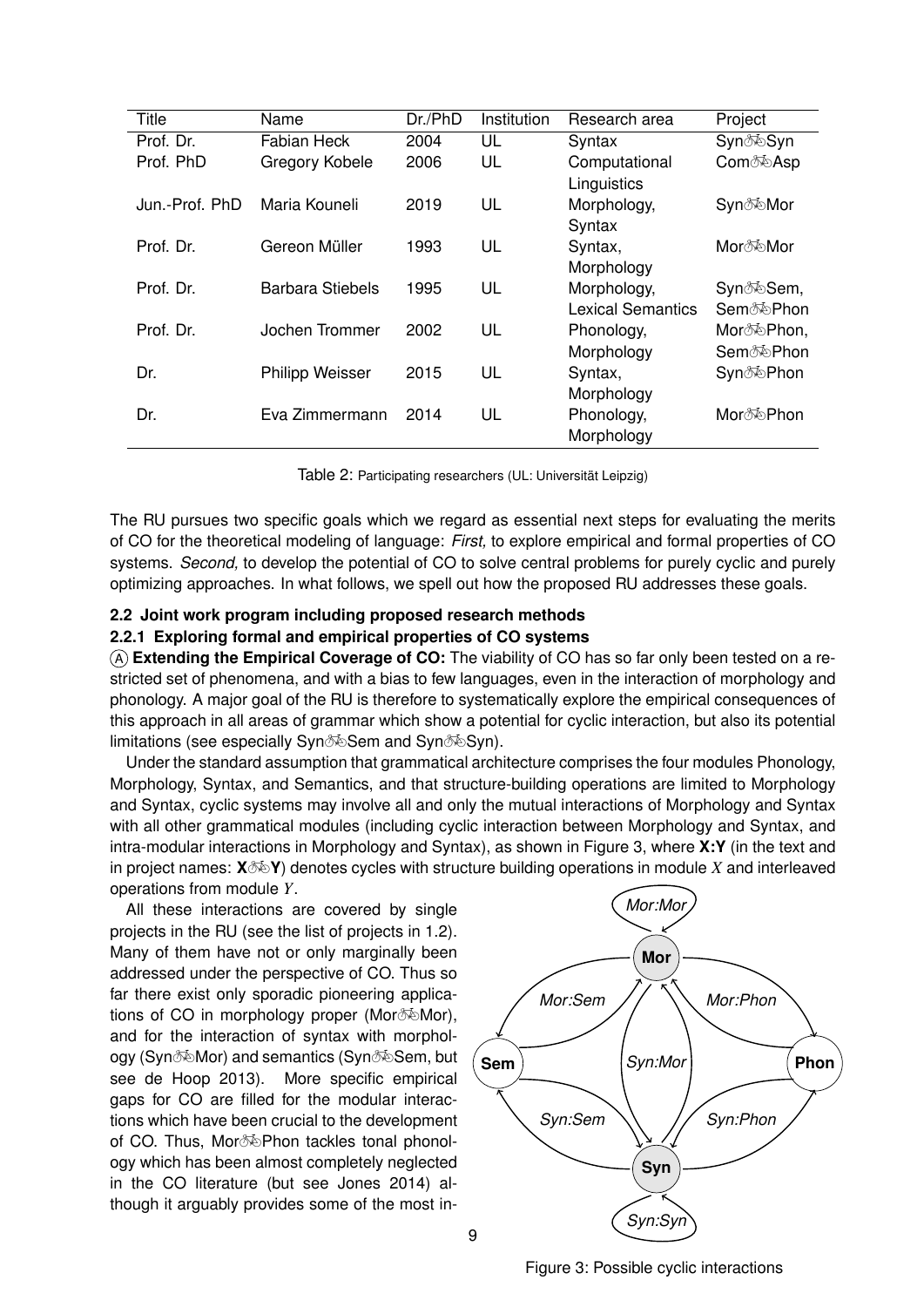tricate data suggesting cyclicity. Sem $\infty$ Phon ad-

dresses affix order which has been of central im-

portance in Lexical Phonology and Morphology,

but has not been addressed under a CO approach (note that we use Sem $\delta\Phi$ Phon as a shortcut for Mor $\&$ Sem+Mor $\&$ Phon, and that 'Com $\&$ Asp' is a simple abbreviation since the project covers abstract properties of all grammatical domains involved here).

B **Comparative Evaluation of Different Co Approaches:** A major synergetic effect we expect from the RU is to elaborate differential properties of CO approaches by applying different versions to closely related empirical phenomena. Thus, the projects employ, in a balanced way, the major existing approaches to CO (albeit often in combination and in innovative variations), as shown in Figure 4. At the same time, there is a deliberate overlap in the type of empirical phenomena which are prominent in

different projects. Thus, linearization of affixes (and clitics) is highly prominent in Mor $\infty$ Mor, Syn $\infty$ Phon, and Syn $\delta$  Mor. Mor $\delta$  More Phon and Syn% Phon both raise the issue of boundary phenomena between phrasal

| Stratal or Layered OT/HG: | Sem‰Phon, Mor‰Phon         |
|---------------------------|----------------------------|
| Phase-based:              | Syn‰Phon, Syn‰Mor          |
| Harmonic Serialism:       | Morð <b>©</b> Mor Syn o vo |
| <b>Repair Rules</b>       | Synð oSyn, Synð oSem       |
|                           |                            |

Figure 4: CO Approaches in Different Sub-Projects and lexical phonology, and multiple exponence is central in both Mor $\delta\gg$ Mor and Syn $\delta\gg$ Mor. We expect that workshops, and teams addressing these phenomena across sub-projects will elucidate both the empirical similarities and convergences between different CO formalisms. In addition, Com $\infty$ Asp addresses differences and equivalences between different CO versions from the more general and abstract perspective of computational complexity theory.

C **Exploring Formal Properties of CO Systems:** Existing cyclic theories are conglomerates, where different types of cyclicity interact with inherently non-cyclic components of the grammar. They are framed in heterogeneous theoretical vocabulary, obscuring shared functionality. These factors multiply if cyclicity is combined with different versions of optimization so that it remains largely unclear what the specific empirical predictions of specific CO approaches are, and why they differ empirically. Therefore a central goal of the RU is the systematic exploration of theoretical properties of existing CO systems.

CO systems may be classified into two major types, those with optimizing superstructure: where iterative optimization determines cycles (or avoidance of cycles), as in OI [\(Wolf](#page-18-8) [2016](#page-18-8)), and those with a structure-building superstructure, where optimization implements derivational steps in an independently timed (not-optimization-based) cyclic system (e.g., Stratal OT, [Bermúdez-Otero](#page-13-25) [2018b](#page-13-25), and Construction Phonology, [Orgun](#page-16-4) [1996](#page-16-4)). Moreover, CO approaches differ wrt. a number of design features, which are at least partially orthogonal. *First*, both optimization and structure-building might differ in the degree of their internal iterativity. They can work strictly iteratively (as in HS for optimization) or in a batch mode as in Stratal OT, where typically a single phonological optimization step follows a sequence of affixation steps. In many syntactic CO systems, optimization applies only for every clause (Ackema & [Neeleman](#page-13-17) [1998](#page-13-17)), phase [\(Fanselow](#page-14-25) & Ćavar [2001,](#page-14-25) [Müller](#page-16-17) [2000a\)](#page-16-17) or phrase [\(Müller](#page-16-27) [2000c,](#page-16-27) [Fischer](#page-14-26) [2004](#page-14-26), [Heck](#page-14-27) [2004\)](#page-14-27), i.e., in batch mode, whereas Heck & [Müller](#page-14-17) ([2013\)](#page-14-17) argue for strictly iterative optimization. *Second*, CO systems might interact crucially with layering, i.e., the assumption that recursive structure building inherently implies a fixed sequence of constituents. Thus, in Stratal OT, the assumption of at least minimal morphosyntactic layering (Stem ≻ Word ≻ Phrase) and basing the cyclic superstructure of phonological cycles on this system, leads to the consequence that a word such as *yes* will pass through all three cycles, even if it is not combined with other overt morphosyntactic material. On the other hand, most work on CO couched in OI explicitly rejects layering [\(Wolf](#page-18-8) [2016](#page-18-8), [Müller](#page-16-1) [2020\)](#page-16-1).*Third*, a further orthogonal difference is whether cycles allow qualitative differences, i.e., different constraint rankings for different cycles, again dividing Stratal OT (restricted qualitative differences) and loop approaches (HS and OI) which presuppose globally consistent OT-grammars. Considering interfaces, cyclic models also differ in their modularity. Thus, [Wolf](#page-18-8) [\(2016](#page-18-8)) argues for a single constraint ranking which governs all of morphology, syntax and phonology. [Bermúdez-Otero](#page-13-8) [\(2007](#page-13-8)) implicitly assumes that there are two completely independent optimization procedures. Finally, CO systems employ different Optimization Formalisms, such as OT, HG, transderivational constraints, or Elsewhere block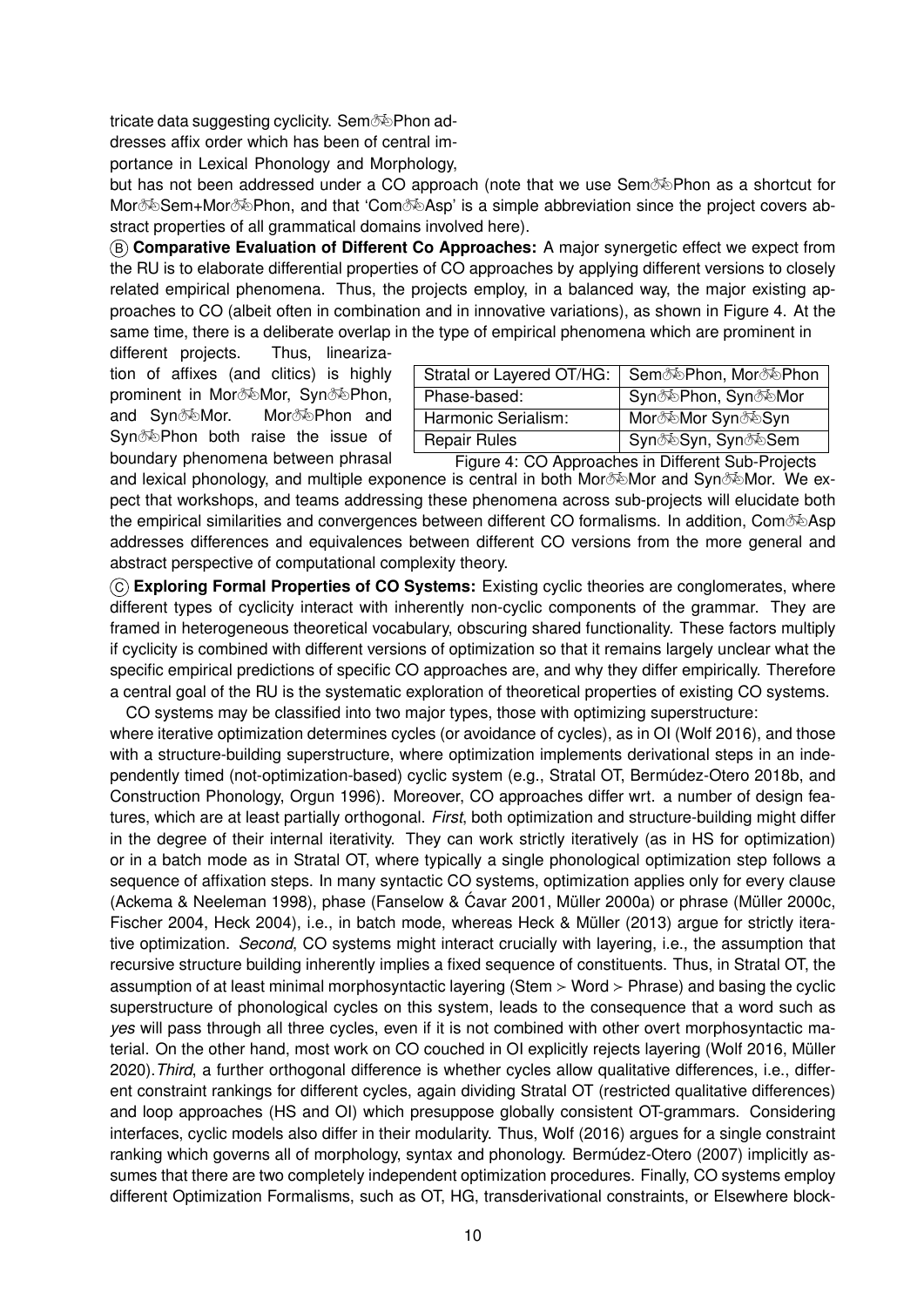ing. Three questions arise from this parameter space: ① What is the complexity of these systems and how does complexity relate to the differential features of these formalisms? ② Where do these systems differ empirically in the patterns they can generate? ③ How would different combinations of these parameters work? The computationally oriented project Com $\infty$ Asp which is complementary to the more empirically oriented projects will centrally address question ① and at an abstract level question ②. The latter will be a joint effect of different sub-projects working on related phenomena (see above). Question ③ will be addressed in detail in the second period of the RU, but is already on the agenda of single projects in this application such as Mor $\infty$ Phon, which attempts an innovative combination of layering with HG.

### **2.2.2 Addressing central problems for optimization and cyclicity**

Cyclic Optimization describes not a single monolithic framework, but a *family* of formalisms, each with specific empirical predictions. These are evaluated in detail in the single sub-projects, also in comparison to radically different theoretical approaches (see, e.g., Sem $\gg$ Phon, Mor $\gg$ Mor, and Syn $\gg$ Sem). To estimate the merits of CO at a more abstract general level, a central strategy of the RU is to contrast it with approaches which use only cyclicity or only optimization. More specifically, our goal is the employment of CO to solve long-standing problems for purely cyclic and purely optimizing models. Since a significant amount of current work in theoretical grammar makes critical use of one of these mechanisms, these results would be relevant throughout the field. Here, we discuss four representative examples:  $\overline{A}$  Locality and Myopia (problematic for purely optimizing approaches),  $\overline{B}$  Cyclic Timing,  $(C)$  Lenient Cycle Effects (problematic for purely cyclic accounts), and  $(D)$  Heterogeneity of Cycles  $\approx$ Construction-specific Optimization (problematic for both):

A **Locality and Myopia:** A well-known problem for optimization formalisms is that processes appear to be optimizing, but only at an intermediate level. They are derivationally *myopic* ([Collins](#page-14-28) [1997](#page-14-28), [Kimper](#page-15-26) [2012\)](#page-15-26). Thus, in Kinande sentences, High tones generally shift one syllable to the left, which obscures previous optimization for tonal identity in morphological noun reduplication [\(Jones](#page-15-6) [2014\)](#page-15-6). Myopia is also central in the cyclic derivation of the ungrammaticality for *\*[There seems someone to be in the room]* in [Chomsky](#page-13-26) ([1995,](#page-13-26) [2000\)](#page-13-23), which is blocked because at the point of evaluating *to be someone in the room* the ranking of Merge ≻ Move enforces merging of *there* → *there to be someone in the room* which by further Merge of *seems* and Move of *there* results in correct *[There seems to be someone in the room]*. Crucially, without cyclic myopia, both orders should be well-formed since both involve the same number of steps. Theories deriving myopic effects of course face the complementary challenge of phenomena that seem to be more global than single cycles. Thus, as shown by [Inkelas](#page-15-17) [\(2016](#page-15-17)), relative restrictions on the order of affixes cannot be implemented in a model where every affixation step is an independent cycle. Also, phenomena such as repairs of movement out of island violations by resumptive pronouns (e.g., *(the man) who(m) I don't believe the claim that anyone saw him*) seem to instantiate 'supercyclic' globality since the resumptive pronoun is merged in an inner cycle as a response to a constraint violation in an outer cycle ([Müller](#page-16-19) [2015](#page-16-19):38).

The innovative goal of the RU is to explore how cyclic optimization can capture (non-)myopia in morpho-syntax. We want to build here on first promising results in the modeling of extended expo-nence ([Müller](#page-16-1) [2020,](#page-16-1) Mor $\infty$ Mor, Syn $\infty$ Mor), but myopia is also relevant for repair phenomena as German expletive insertion (Heck & [Müller](#page-14-17) [2013,](#page-14-17) Syn%Syn), in phonologically conditioned affix order (Sem $\infty$ Phon), and in cases of recursive cliticization (Syn $\infty$ Phon). Com $\infty$ Asp investigates the hypothesis that specific types of restricted myopia in CO systems do not increase formal complexity.

B **Cyclic Timing:** A central problem for derivational cyclic models is to provide a principled account of what triggers cycles at a specific point in a derivation, i.e., what governs the timing of structurebuilding and interpretive operations. As outlined above, this has been one of the main incentives to develop CO approaches in syntax, and the substantial empirical goal of the RU is to extend the cover-age of these approaches in syntax (Syn‰Mor), e.g., to 'dynamic phases ' (Bošković [2014](#page-13-22), [Wurmbrand](#page-18-28) [2017\)](#page-18-28), but also in morphology (Mor $\&$ Mor) and semantics (Syn $\&$ Sem). The theoretical goal behind this enterprise is to replace diacritics used in derivational theories as cyclic triggers by substantial constraints. Thus, the 'strength' of features triggering early or overt movement in minimalist syntax is a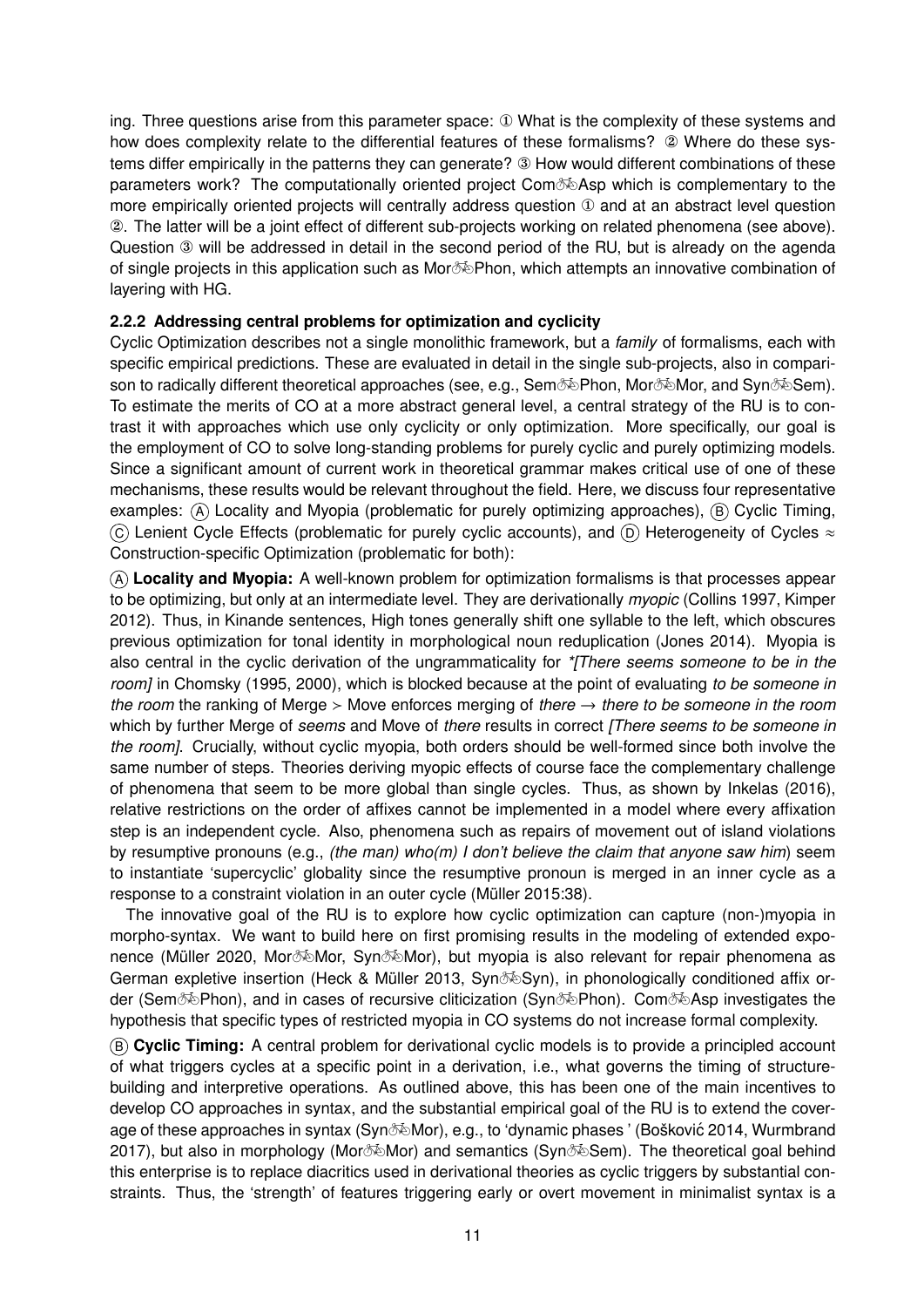purely arbitrary stipulation, but can can be reinterpreted in a CO system via higher ranked constraints requiring movement (affecting earlier cycles). First steps towards the elimination of morphophonological triggers have already been made by [Bermúdez-Otero](#page-13-3) [\(2012](#page-13-3)), who argues that whether stem-level constructions show level-internal cyclicity is not due to stipulation, but to competition of stored forms with analytic morphology, reflected by the impact of frequency data on cycle effects (see [Zuraw](#page-19-9) [2000](#page-19-9) for a related approach). Optimization also promises to shed light on two other problems for a diacritic account, the dependence of cyclic behavior not only on affixes, but also on bases ([Giegerich](#page-14-29) [1999](#page-14-29)), and the fact that cyclicity is often not morpheme-specific, but a feature of morpheme class or function.

C **Lenient Cycle Effects:** A major unexplored consequence of CO at the heart of the RU is the possibility to reinterpret apparently hard-wired cyclic opacity effects as emergent properties of violable constraints. Thus, the Bracket Erasure Convention [\(Pesetsky](#page-17-29) [1979](#page-17-29)) requires that morphological brackets are deleted after every cycle (e.g., [simple] $_{\text{Adi}} \to$  [[simple] $_{\text{Adi}}$ -ify] $_{\text{V}} \to$  [simplify] $_{\text{V}} \to$  [[simplify] $_{\text{V}}$ -cation] $_{\text{N}}$  $\rightarrow$  [simplification]<sub>N</sub>. Consequently, affixes could not select a base which is just characterized by containing an adjective at any depth of embedding, such as the hypothetical affix *-lix* which could attach to *simple*, *simplify*, *simplicity*, and *simplification*, but not to *drive*, *idea*, or *customize*. At the point where an affix would attach to *simplify* or *simplification*, the information that these words contain adjectives would simply be not available anymore. The central constraint on cyclic opacity in syntax is the Phase Impenetrability Condition (PIC, [Chomsky](#page-13-1) [2001](#page-13-1), [Müller](#page-16-28) [2010](#page-16-28)), which states that syntactic heads above a Phase Head cannot target material below the 'edge' of the Phase head complement. The PIC has been argued to be of central importance not only for syntax, but also for morphophonology and semantics (see e.g., [Marvin](#page-15-27) [2003](#page-15-27)) and allomorphy ([Moskal](#page-16-29) [2015](#page-16-29)).

Where the PIC blocks processes *across* boundaries of an embedded cycle, the Strict Cycle Condition (SCC, [Chomsky](#page-13-27) [1973,](#page-13-27) [Mascaró](#page-15-28) [1976](#page-15-28)) blocks processes which are strictly *inside* of an embedded cycle, as in vowel elision in Emai [\(Casali](#page-13-28) [1997:](#page-13-28)512-13), where one of two consecutive vowels is deleted at the boundary of lexical words (/ko ema/ 'to plant yam'  $\rightarrow$  [kema]), but not inside of words (/oli oa/  $\rightarrow$  [oloa]/\*[ola] 'the house'). This follows from the SCC under the assumption that words are cyclic domains. At the phrase level, /oa/ is contained in an embedded phonological (word-level) cycle, and hence immune against the deletion rule. The SCC also plays a crucial role in cyclic models of syntax, blocking, e.g., movement in embedded clauses ([Chomsky](#page-13-27) [1973,](#page-13-27) [1995\)](#page-13-26). See Com $\delta\bar{\delta}$ Asp for more discussion on the consequences of the SCC for the generative capacity of formal grammars.

A major tenet of syntactic research in the last decades was that PIC and SCC are not constraints, but follow from a derivational model where the relevant portions of phase complements are made unaccessible by spellout, which would derive both restrictions. Similarly, [Inkelas](#page-15-29) ([1998\)](#page-15-29) claims that Bracket Erasure falls out as a theorem of fine-grained cyclicity in sign-based phonology. The fundamental problem with this approach is that while there is substantial evidence for asymmetries corresponding to SCC and PIC, there is also a considerable body of exceptions ([D'Alessandro](#page-14-15) & Scheer [2015,](#page-14-15) [Newell](#page-16-14) [2018](#page-16-14)).

Bracket Erasure is thwarted by the phenomenon of *potentiation* ([Orgun](#page-16-4) [1996\)](#page-16-4). A central focus of project Syn Sem are cases of semantic interpretation which go substantially beyond standard cyclic domains such as (extended) clauses. Against this background, a major question of the RU is whether constraints on cyclic opacity can be [reinterpreted](#page-16-3) as violable constraints along the lines of McPherson & Heath ([2016\)](#page-16-3) and [Sande](#page-17-1) & Jenks ([2018\)](#page-17-1), who argue that PIC effects should be captured by a violable faithfulness constraint for material from previous phases (Syn $\delta\bar{\delta}$ Mor). A variant of this approach that we want to explore derives such effects more locally by gradient representations, where phases have the effect of adding phonological activation to processed phonological material, and faithfulness constraints react gradiently to iteratively computed phonological strength (Mor $\delta\Phi$ Phon).

<sup>D</sup> **Heterogeneity of Cycles** ≈ **Construction-specific Optimization:** A common question in cyclic *and* optimization approaches alike is how to handle cases where different domains in a language exhibit apparently different grammatical regularities (see also Com $\infty$ Asp on the tight relation between Heterogeneity of Cycles and  $(B)$  Cyclic Timing). Cyclicity and optimization show a complementary potential in accounting for construction-specificity. Optimization allows for a principled account of domain-specific subregularities not available under cyclicity by itself. For example, variation in morpheme linearization has been a main incentive for optimization approaches in morphosyntax, specifically in the ordering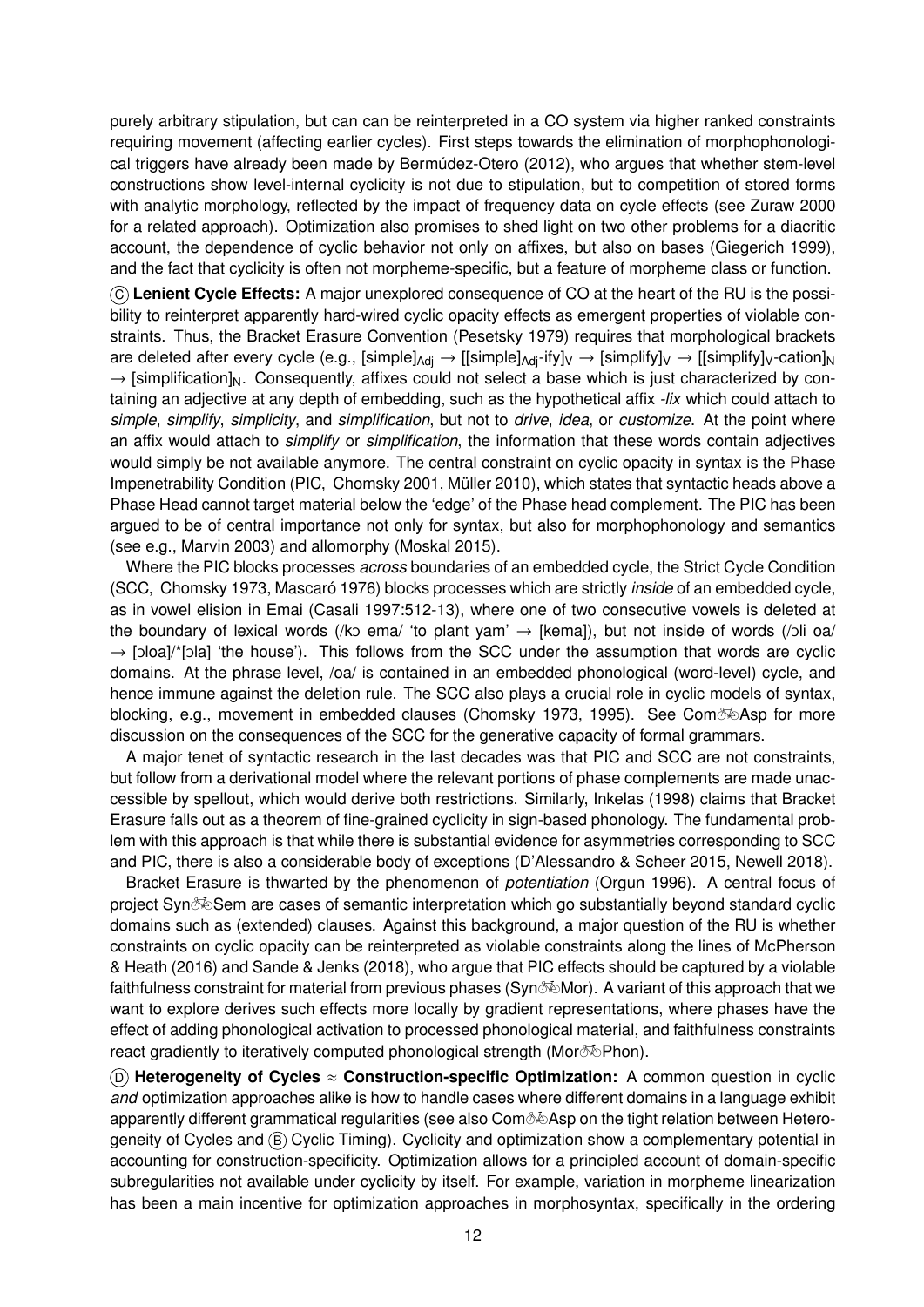of clitics and affixes [\(Grimshaw](#page-14-11) [2001,](#page-14-11) [Donohue](#page-14-30) [1998,](#page-14-30) [Trommer](#page-17-24) [2001b](#page-17-24), [2008](#page-17-13), [Zimmermann](#page-18-29) [2013a](#page-18-29)). (Optimizing) Repair rules investigated in detail in project Syn%Syn have built-in domain specifications as they allow linking different grammatical contexts with different possible repair strategies. Moreover, optimization allows for a principled account of cumulative construction-specificity (see [Rosen](#page-17-30) [2016](#page-17-30) and [Trommer](#page-18-21) [2016b](#page-18-21) for representative analyses, and more discussion under project Mor $\delta\Phi$ Phon).

On the other hand, cyclicity establishes principled locality domains for construction-specificity not provided by optimization on its own [\(Inkelas](#page-15-29) [1998](#page-15-29), [2014](#page-15-14)) and captures a different type of construction specificity which seems to be systematically related to derivational depth by a mechanism that we may call *cyclic aging*: Representations change minimally by undergoing an earlier cycle *C*1, which causes that they behave differently at a later cycle  $C_2$  (see, e.g., [Newell](#page-16-30) [2015](#page-16-30) for a specific proposal). An important question we want to investigate in the RU is the added value from combining cycle-based and optimization-based approaches to construction-specificity. An implicit optimization component is already present in Newell's age-based account where different languages allow different degrees of 'invasiveness' at later cycles. Another promising strategy is combining (cycle-based) Aging approaches and cumulative optimization of gradient representations (see Mor $\infty$ Phon).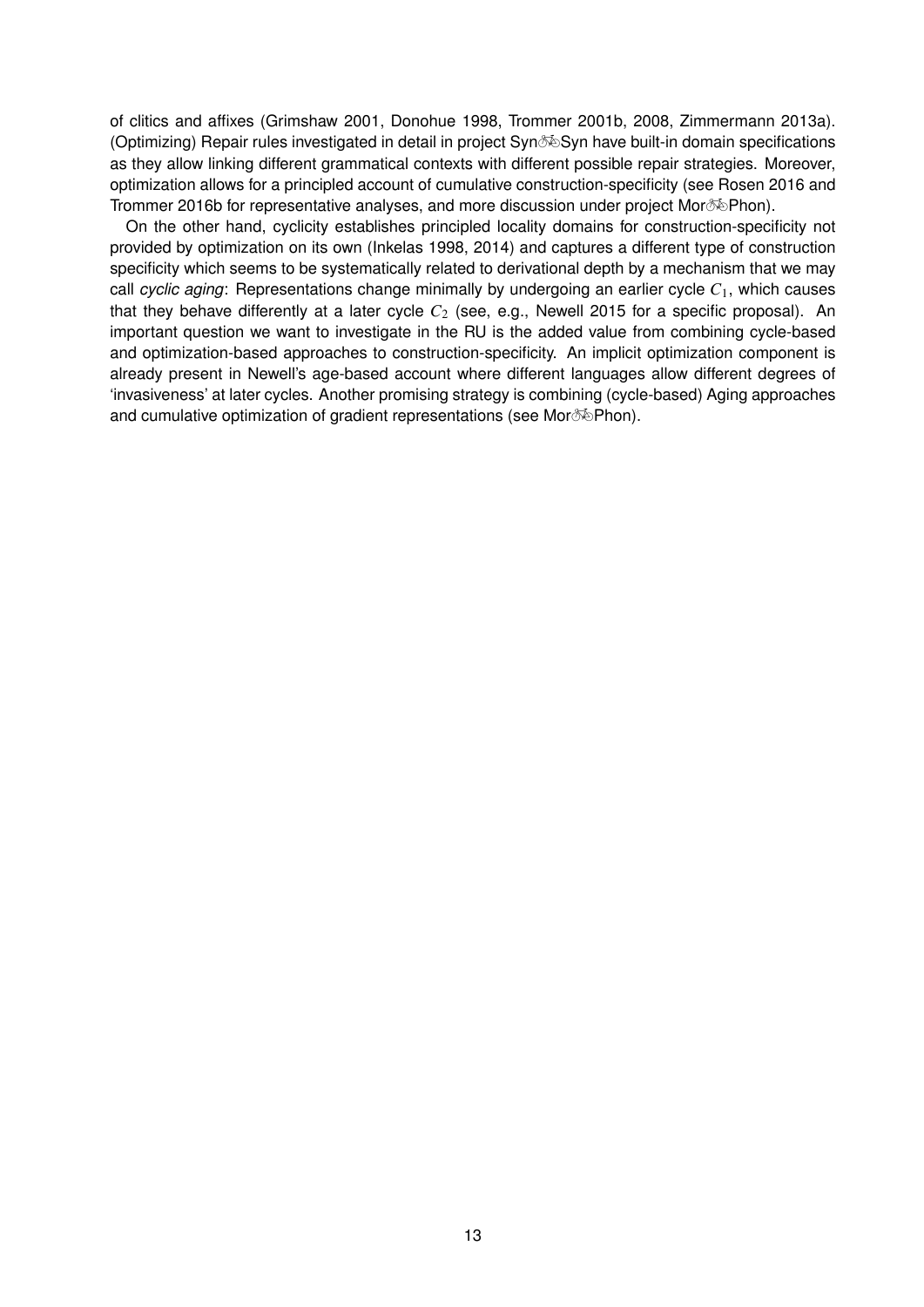#### **3 Bibliography**

<span id="page-13-17"></span>Ackema, P. & A. Neeleman. 1998. Optimal questions. *NLLT* 16. 443–490.

<span id="page-13-16"></span>Aissen, J. 2003. Differential object marking: Iconicity vs. economy. *NLLT* 23(3). 435–483.

<span id="page-13-12"></span>Albright, A. & B. Hayes. 2003. Rules vs. analogy in English past tenses. *Cognition* 90. 119–161.

<span id="page-13-24"></span>Alexiadou, A. & G. Müller. 2008. Class features as probes. In Bachrach & Nevins (2008), 101-155.

<span id="page-13-13"></span>Arndt-Lappe, S. 2014. Analogy in suffix rivalry. *English Language and Linguistics* 18(3). 497–548.

<span id="page-13-18"></span>Bakovic´, E. 2011. Opacity and ordering. In J. A. Goldsmith, J. Riggle & A. C. L. Yu (eds.), *The handbook of phonological theory*, 40–67. Oxford: Oxford University Press.

<span id="page-13-20"></span>Béjar, S. & M. Řezáč. 2009. Cyclic Agree. *LI* 40. 35–73.

<span id="page-13-5"></span>Benua, L. 1997. *Transderivational identity: Phonological relations between words*: UMass dissertation.

<span id="page-13-19"></span>Bermúdez-Otero, R. 2003. The acquisition of phonological opacity. In *Proceedings of the Stockholm workshop on variation within OT*, Stockholm University.

<span id="page-13-8"></span>Bermúdez-Otero, R. 2007. Stratal Optimality Theory. Book Ms., University of Manchester.

<span id="page-13-3"></span>Bermúdez-Otero, R. 2012. The architecture of grammar and the division of labour in exponence. In J. Trommer (ed.), *The morphology and phonology of exponence*, 8–83. Oxford: Oxford University Press.

<span id="page-13-4"></span>Bermúdez-Otero, R. 2018a. In defence of underlying representations. *Probus* 30(2). 171–214.

- <span id="page-13-25"></span>Bermúdez-Otero, R. 2018b. Stratal phonology. In I. S. Hannahs & A. R. K. Bosch (eds.), *The Routledge handbook of phonological theory*, 100–134. Abingdon: Routledge.
- <span id="page-13-15"></span>Bjorkman, B. 2011. *Be-ing default: The morphosyntax of auxiliaries*: MIT dissertation.
- <span id="page-13-21"></span>Bobaljik, J. & S. Wurmbrand. 2005. The domain of agreement. *NLLT* 23. 809–865.

<span id="page-13-7"></span>Bobaljik, J. D. 2008. Paradigms, optimal and otherwise: A case for skepticism. In Bachrach & Nevins (2008), 29-44.

- <span id="page-13-10"></span>Bobaljik, J. D. 2000. The ins and outs of contextual allomorphy. *UMWPiL* 10. 35–71.
- <span id="page-13-22"></span>Bošković, Ž. 2014. Now I'm a phase, now I'm not a phase: On the variability of phases with extraction and ellipsis. *LI* 45(1). 27–89.
- <span id="page-13-9"></span>Bresnan, J. W. 1971. Sentence stress and syntactic transformations. *Language* 47(2). 257–281.
- <span id="page-13-11"></span>Brown, D. & A. Hippisley. 2012. *Network morphology a defaults-based theory of word structure*. Cambridge University Press.
- <span id="page-13-6"></span>Burzio, L. 2005. Sources of paradigm uniformity. In L. J. Downing, T. A. Hall & R. Raffelsiefen (eds.), *Paradigms in phonological theory*, 65–106. Oxford: Oxford University Press.
- <span id="page-13-28"></span>Casali, R. F. 1997. Vowel elision in hiatus contexts: Which vowel goes? *Language* 73(3). 493–533.
- <span id="page-13-2"></span>Chomsky, N. 1965. *Aspects of the theory of syntax*. Cambridge MA: MIT Press.
- <span id="page-13-27"></span>Chomsky, N. 1973. Conditions on transformations. In S. Anderson & P. Kiparsky (eds.), *A Festschrift for Morris Halle*, 232–286. New York: Academic Press.
- <span id="page-13-14"></span>Chomsky, N. 1991. Some notes on economy of derivation and representation. In R. Freidin (ed.), *Principles and parameters in comparative grammar*, 417–454. Cambridge, MA: MIT Press.

<span id="page-13-26"></span>Chomsky, N. 1995. *The Minimalist Program*. Cambridge, MA: MIT Press.

- <span id="page-13-23"></span>Chomsky, N. 2000. Minimalist inquiries: The framework. In R. Martin, D. Michaels & J. Uriagereka (eds.), *Step by step: Minimalist essays in honor of Howard Lasnik*, 89–155. Cambridge MA: MIT Press.
- <span id="page-13-1"></span>Chomsky, N. 2001. Derivation by Phase. In M. Kenstowicz (ed.), *Ken Hale. A Life in Language*, 1–52. Cambridge MA: MIT Press.
- <span id="page-13-0"></span>Chomsky, N. 2007. Approaching UG from below. In U. Sauerland & H.-M. Gärtner (eds.), *Interfaces + recursion = language?*, 1–29. New York: de Gruyter.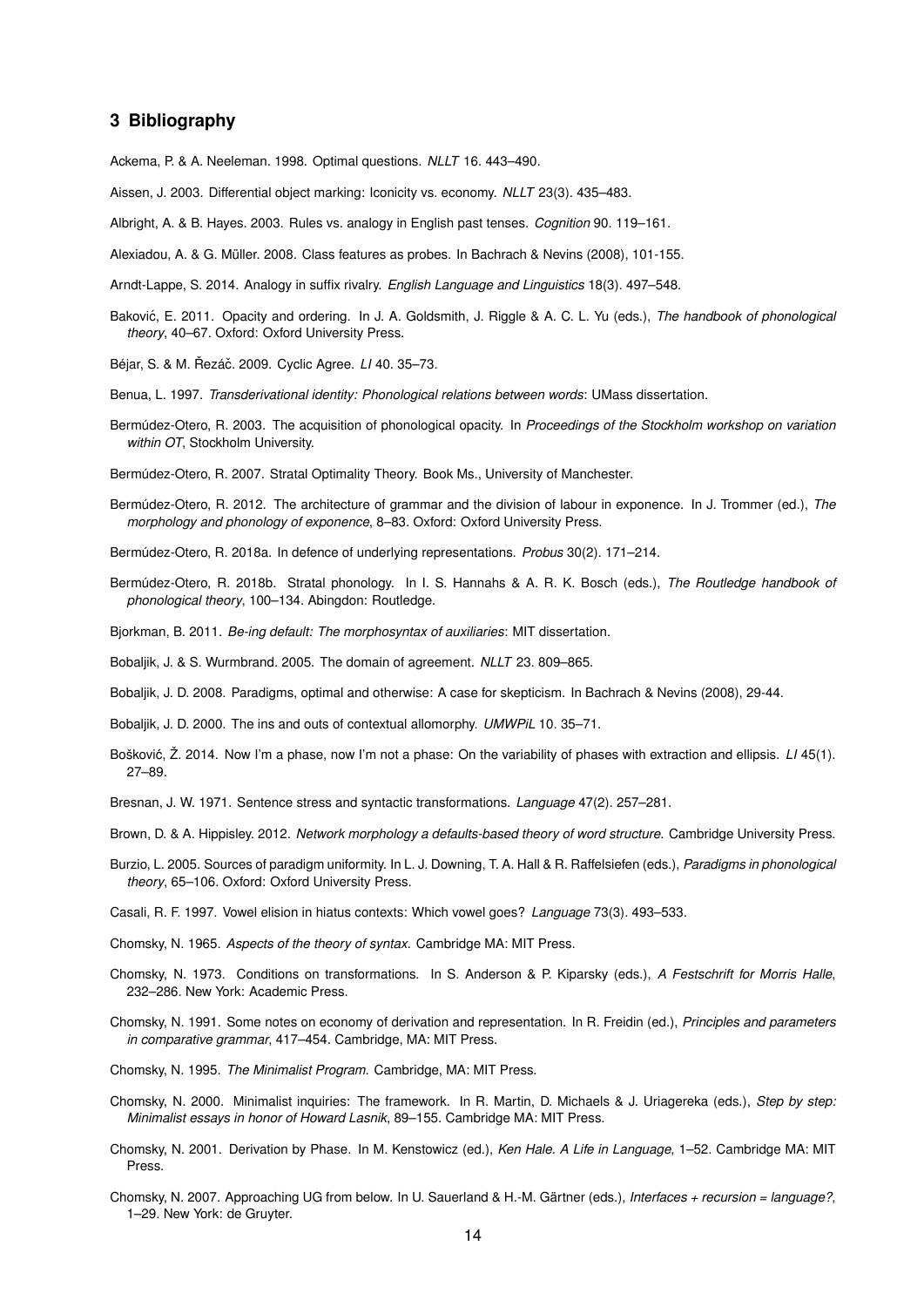<span id="page-14-2"></span>Chomsky, N. 2012. Foreword. In Ángel J. Gallego (ed.), *In phases: Developing the framework*, 1–9. Berlin: de Gruyter.

- <span id="page-14-1"></span>Chomsky, N. & M. Halle. 1968. *The sound pattern of English*. New York: Harper & Row.
- <span id="page-14-0"></span>Chomsky, N., M. Halle & F. Lukoff. 1956. On accent and juncture in English. In M. Halle, H. G. Lunt, H. McLean & C. H. van Schooneveld (eds.), *For Roman Jakobson: Essays on the occasion of his 60th birthday, 11 October 1956*, 65–80. The Hague: Mouton.
- <span id="page-14-28"></span>Collins, C. 1997. *Local economy*. Cambridge, MA: MIT Press.
- <span id="page-14-15"></span>D'Alessandro, R. & T. Scheer. 2015. Modular PIC. *LI* 46(4,). 593 – 624.
- <span id="page-14-13"></span>den Dikken, M. 2007. Phase extension. *Theoretical Linguistics* 33(1). 1–41.
- <span id="page-14-5"></span>Dolatian, H. 2020. *Computational locality of cyclic phonology in Armenian*: Stony Brook University dissertation.
- <span id="page-14-30"></span>Donohue, M. 1998. A note on verbal agreement in Maung. *Australian Journal of Linguistics* 18(1). 73–89.
- <span id="page-14-6"></span>Embick, D. 2010. *Localism versus globalism in morphology and phonology*. Cambridge MA: MIT Press.
- <span id="page-14-7"></span>Fanselow, G. 1991. Minimale Syntax. Habil. thesis.
- <span id="page-14-25"></span>Fanselow, G. & D. Cavar. 2001. Remarks on the economy of pronunciation. In G. Müller & W. Sternefeld (eds.), *Competition in syntax*, 107–150. Berlin: de Gruyter.
- <span id="page-14-26"></span>Fischer, S. 2004. Optimal binding. *NLLT* 22. 481–526.
- <span id="page-14-12"></span>Gerlach, B. 2001. *Clitics: Between syntax and lexicon*: University of Düsseldorf dissertation.
- <span id="page-14-29"></span>Giegerich, H. J. 1999. *Lexical strata in English*. Cambridge: Cambridge University Press.
- <span id="page-14-24"></span>Gjersøe, S. M. 2019. *Tonal interactions in Nuer nominal inflection*: Universität Leipzig dissertation.
- <span id="page-14-10"></span>Graf, T. 2013. *Local and transderivational constraints in syntax and semantics*: UCLA dissertation.
- <span id="page-14-11"></span>Grimshaw, J. 2001. Optimal clitic positions and the lexicon in Romance clitic systems. In Legendre et al. (2001), 205-240.
- <span id="page-14-22"></span>Guseva, E. & P. Weisser. 2018. Postsyntactic reordering in the Mari nominal domain. *NLLT* 36. 1089–1127.
- <span id="page-14-4"></span>Hall, T. A. & J. H. G. Scott. 2007. Inflectional paradigms have a base. *Morphology* 17. 151–178.
- <span id="page-14-8"></span>Halle, M. & A. Marantz. 1993. Distributed Morphology and the pieces of inflection. In K. Hale & S. J. Keyser (eds.), *The view from building 20*, 111–176. Cambridge MA: MIT Press.
- <span id="page-14-3"></span>Halle, M. & J.-R. Vergnaud. 1987. *An essay on stress*. Cambridge MA: MIT Press.
- <span id="page-14-14"></span>Harwood, W. 2015. Being progressive is just a phase. *NLLT* 33. 523–573.
- <span id="page-14-9"></span>Hay, J. B. 2000. *Causes and consequences of word structure*: Northwestern University dissertation.
- <span id="page-14-19"></span>Heck, F. 2001. Quantifier scope in German and cyclic optimization. In G. Müller & W. Sternefeld (eds.), *Competition in syntax*, 175–209. Berlin: de Gruyter.
- <span id="page-14-27"></span>Heck, F. 2004. *A theory of pied piping*: Universität Tübingen dissertation.
- <span id="page-14-20"></span>Heck, F. 2016. Non-monotonic derivations. Habil. thesis.
- <span id="page-14-16"></span>Heck, F. & G. Müller. 2007. Derivational optimization of wh-movement. *Linguistic Analysis* 33. 97–148.
- <span id="page-14-17"></span>Heck, F. & G. Müller. 2013. Extremely local optimization. In H. Broekhuis & R. Vogel (eds.), *Linguistic derivations and filtering. Minimalism and Optimality Theory*, 135–166. Sheffield: Equinox.
- <span id="page-14-18"></span>Heck, F. & G. Müller. 2016. On accelerating and decelerating movement: From minimalist preference principles to Harmonic Serialism. In G. Legendre, M. Putnam, H. de Swart & E. Zaroukian (eds.), *Optimality-theoretic syntax, semantics, and pragmatics*, 78–110. Oxford: Oxford University Press.
- <span id="page-14-21"></span>Heck, F., G. Müller & J. Trommer. 2009. A phase-based approach to Scandinavian definiteness marking. *Language Typology and Universals (Sprachtypologie und Universalienforschung)* 62. 258–268.
- <span id="page-14-23"></span>Hein, J. 2018. *Verbal fronting: Typology and theory*. Leipzig: Universität Leipzig dissertation.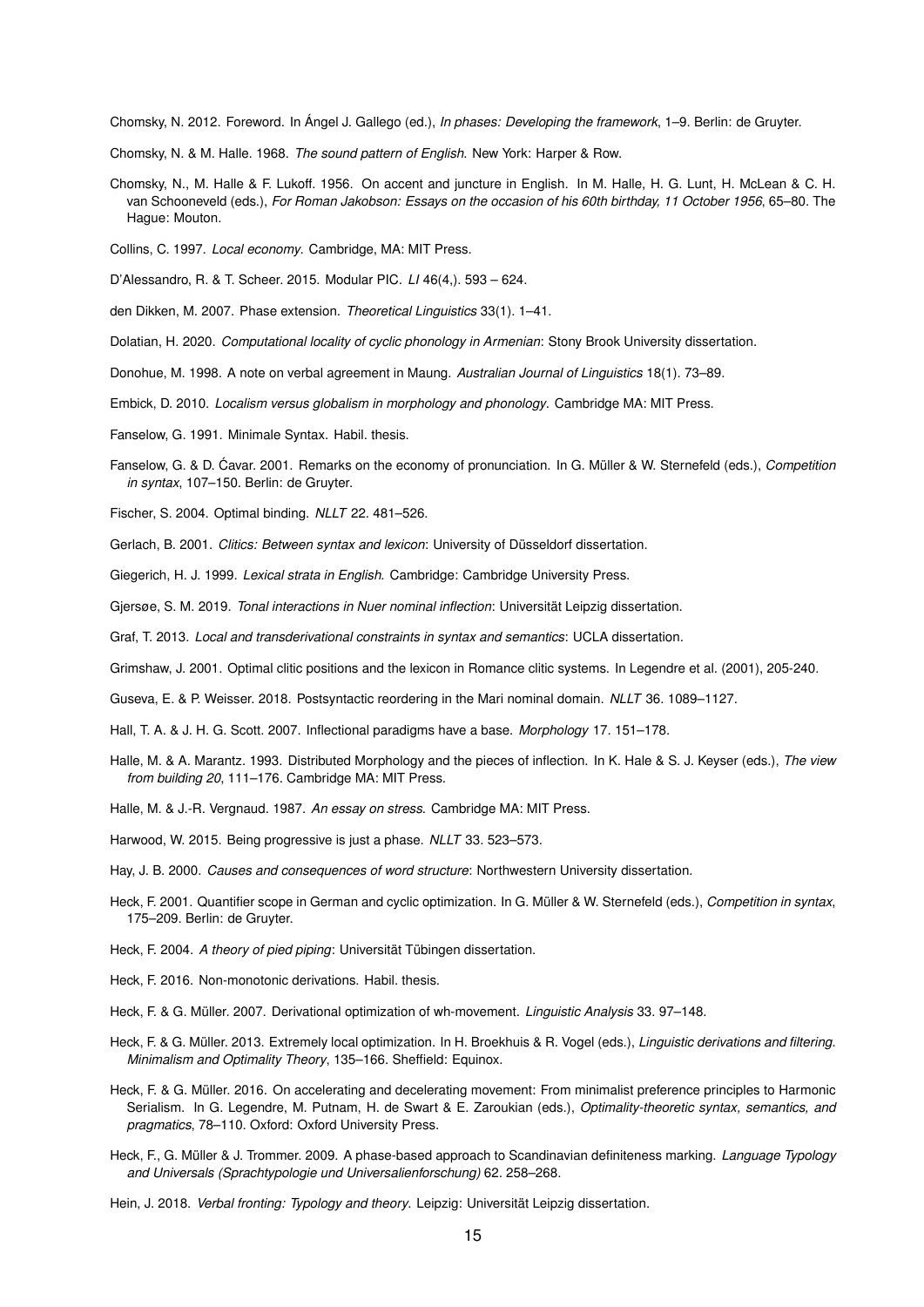<span id="page-15-18"></span>Heinz, J., G. M. Kobele & J. Riggle. 2009. Evaluating the complexity of Optimality Theory. *LI* 40(2). 277–288.

<span id="page-15-21"></span>Henze, D. & E. Zimmermann. 2010. Hierarchy-governed insertion and RFD-markers in Potawatomi. In *Linguistische Arbeits Berichte* 88, 23–63. Universität Leipzig.

<span id="page-15-22"></span>Henze, D. & E. Zimmermann. 2011. Collateral feature discharge. In *Proceedings of WSCLA 16*, vol. 31, 74–91. UBCWPL.

<span id="page-15-25"></span>de Hoop, H. 2013. Incremental optimization of pronoun interpretation. *Theoretical Linguistics* 39(1-2). 87–93.

- <span id="page-15-29"></span>Inkelas, S. 1998. The theoretical status of morphologically conditioned phonology. *Yearbook of Morphology 1997* 121–155.
- <span id="page-15-14"></span>Inkelas, S. 2014. *The interplay of morphology and phonology*. Oxford: Oxford University Press.
- <span id="page-15-17"></span>Inkelas, S. 2016. Affix ordering in Optimal Construction Morphology. In D. Siddiqi & H. Harley (eds.), *Morphological metatheory*, 479–511. Amsterdam: Benjamins.
- <span id="page-15-0"></span>Inkelas, S. & G. Caballero. 2013. Word construction: Tracing an optimal path through the lexicon. In J. Trommer (ed.), *New tools in the modelling of morphological exponence*, vol. 23, 103–143. Morphology.
- <span id="page-15-16"></span>Jarosz, G. 2014. Serial markedness reduction. In *Proceedings of AMP 2013*, 1–12.
- <span id="page-15-6"></span>Jones, P. J. 2014. *Tonal interaction in Kinande: Cyclicity, opacity, and morphosyntactic structure*: MIT dissertation.

<span id="page-15-5"></span>Kaisse, E. M. 1985. *Connected speech: The interaction of syntax and phonology*. New York: Academic Press.

- <span id="page-15-10"></span>Keine, S. & G. Müller. 2015. Differential argument encoding by impoverishment. In I. Bornkessel-Schlesewsky, A. Malchukov & M. Richards (eds.), *Scales and hierarchies: A cross-disciplinary perspective*, 75–130. Berlin: de Gruyter.
- <span id="page-15-26"></span>Kimper, W. 2012. Harmony is myopic: Reply to Walker 2010. *LI* 43(2). 301–309.
- <span id="page-15-9"></span>Kiparsky, P. 1973. 'Elsewhere' in phonology. In S. Anderson & P. Kiparsky (eds.), *A Festschrift for Morris Halle*, 93–106. New York: Holt, Rinehart and Winston.
- <span id="page-15-2"></span>Kiparsky, P. 1982. Lexical morphology and phonology. In I.-S. Yang (ed.), *Linguistics in the morning calm*, 3–91. Seoul: Hanshin.
- <span id="page-15-12"></span>Kiparsky, P. 2000. Opacity and cyclicity. *The Linguistic Review* 17. 351–67.
- <span id="page-15-1"></span>Kiparsky, P. 2015. Stratal OT: A synopsis and FAQs. In Y. E. Hsiao & L.-H. Wee (eds.), *Capturing phonological shades*, 2–44. Cambridge: Cambridge Scholars Publishing.
- <span id="page-15-3"></span>Kobele, G. 2006. *Generating copies: An investigation into structural identity in language and grammar*: UCLA dissertation.
- <span id="page-15-20"></span>Kobele, G. M. 2012. Importing Montagovian dynamics into Minimalism. In D. Béchet & A. Dikovsky (eds.), *Logical aspects of computational linguistics*, vol. 7351 Lecture Notes in Computer Science, 103–118. Berlin: Springer.
- <span id="page-15-19"></span>Kobele, G. M. 2018. The Cooper storage idiom. *Journal of Logic, Language and Information* 27(2). 95–131.
- <span id="page-15-23"></span>Kouneli, M. 2019. Determiner spreading and modification in Kipsigis. In *Proceedings of CLS 54*, 1–15.
- <span id="page-15-24"></span>Kushnir, Y. 2018. *Prosodic patterns in Lithuanian morphology*: Universität Leipzig dissertation.
- <span id="page-15-8"></span>Legate, J. A. 2003. Some interface properties of the phase. *LI* 34(3). 506–516.
- <span id="page-15-11"></span>Legendre, G., P. Smolensky & C. Wilson. 1998. When is less more? Faithfulness and minimal links in wh-chains. In P. Barbosa, D. Fox, P. Hagstrom, M. McGinnis & D. Pesetsky (eds.), *Is the best good enough?*, 249–289. MIT Press.
- <span id="page-15-27"></span>Marvin, T. 2003. *Topics in the stress and syntax of words*: MIT dissertation.
- <span id="page-15-28"></span>Mascaró, J. 1976. *Catalan phonology and the phonological cycle*: MIT dissertation.
- <span id="page-15-7"></span>Mascaró, J. 2016. Morphological exceptions to vowel reduction in Central Catalan and the problem of the missing base. *Catalan Journal of Linguistics* 15. 27–51.
- <span id="page-15-13"></span>McCarthy, J. & A. Prince. 1993. Prosodic morphology. Constraint interaction and satisfaction. ROA 485-1201.
- <span id="page-15-4"></span>McCarthy, J. J. 2005. Optimal paradigms. In L. Downing, T. A. Hall & R. Raffelsiefen (eds.), *Paradigms in phonological theory*, 170–210. Oxford: Oxford University Press.
- <span id="page-15-15"></span>McCarthy, J. J. 2007. *Hidden generalizations: Phonological opacity in Optimality Theory*. London: Equinox.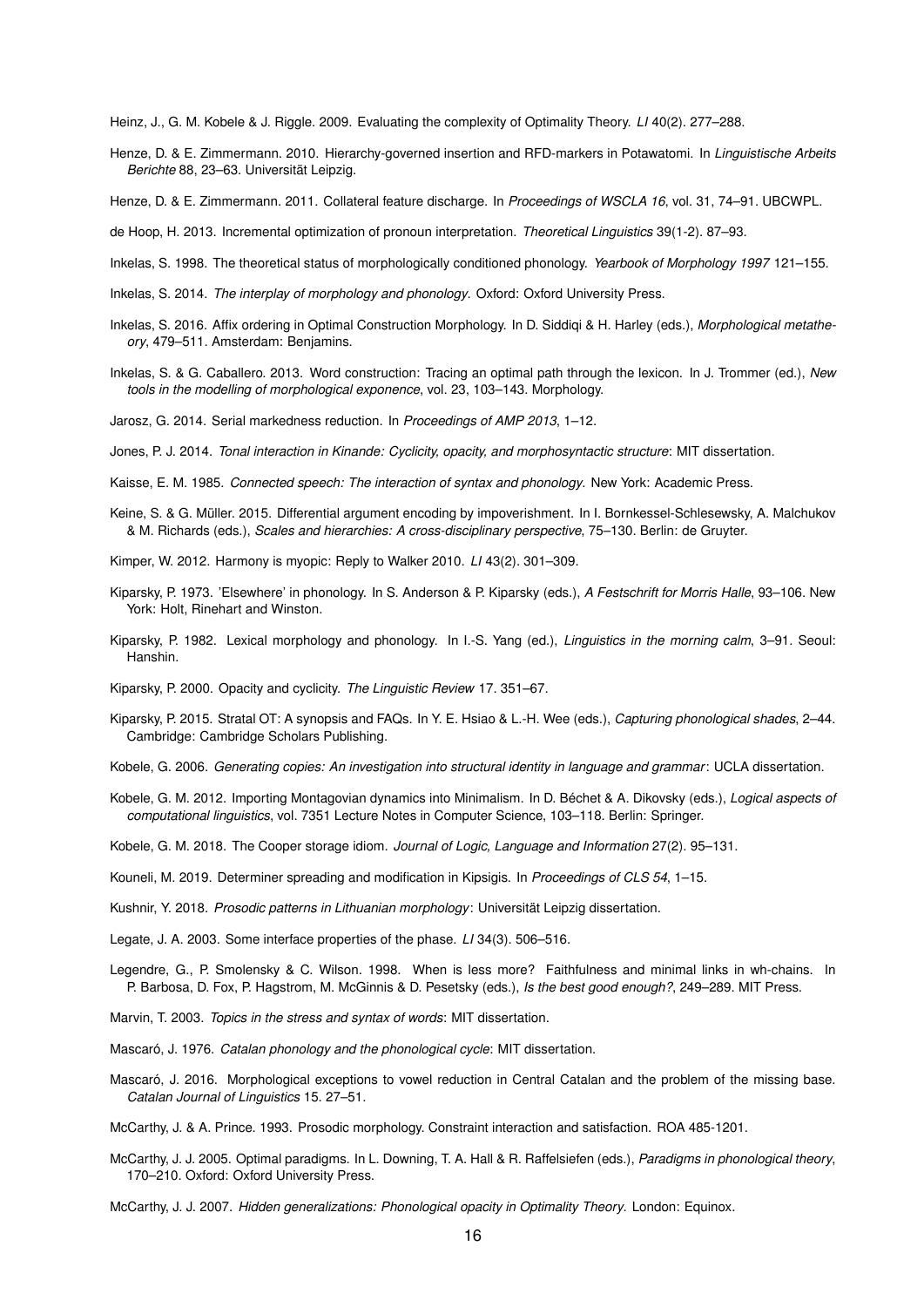<span id="page-16-15"></span>McCarthy, J. J. 2008a. The gradual path to cluster simplification. *Phonology* 25. 271–319.

<span id="page-16-16"></span>McCarthy, J. J. 2008b. The serial interaction of stress and syncope. *NLLT* 26. 499–546.

<span id="page-16-0"></span>McCarthy, J. J. 2010. An introduction to Harmonic Serialism. *Language and Linguistics Compass* 4(10). 1001–1018.

<span id="page-16-3"></span>McPherson, L. & J. Heath. 2016. Phrasal grammatical tone in the Dogon languages. *NLLT* 34(2). 593–639.

<span id="page-16-29"></span>Moskal, B. 2015. *Domains on the border: Between morphology and phonology*: UConn dissertation.

<span id="page-16-12"></span>Müller, G. 1997. Partial wh-movement and Optimality Theory. *The Linguistic Review* 14. 249–306.

<span id="page-16-17"></span>Müller, G. 2000a. Das Pronominaladverb als Reparaturphänomen. *Linguistische Berichte* 182. 139–178.

<span id="page-16-20"></span>Müller, G. 2000b. *Elemente der optimalitätstheoretischen Syntax*. Tübingen: Stauffenburg.

<span id="page-16-27"></span>Müller, G. 2000c. Shape conservation and remnant movement. In *Proceedings of NELS 30*, 525–539. Amherst: GLSA.

- <span id="page-16-24"></span>Müller, G. 2002. Remarks on nominal inflection in German. In I. Kaufmann & B. Stiebels (eds.), *More than words: A Festschrift for Dieter Wunderlich*, 113–145. Berlin: Akademie Verlag.
- <span id="page-16-18"></span>Müller, G. 2003. Local vs. global optimization in syntax: A case study. In *Proceedings of the workshop on variation within OT*, 82–91. Stockholm University: Institute of Linguistics.

<span id="page-16-6"></span>Müller, G. 2005. Syncretism and iconicity in Icelandic noun declensions. *Yearbook of Morphology* 2004. 229–271.

<span id="page-16-13"></span>Müller, G. 2009. Ergativity, accusativity, and the order of Merge and Agree. In K. K. Grohmann (ed.), *Explorations of phase theory. Features and arguments*, 269–308. Berlin: de Gruyter.

<span id="page-16-28"></span>Müller, G. 2010. On Deriving CED Effects from the PIC. *LI* 41.1. 35–82.

- <span id="page-16-25"></span>Müller, G. 2013. A radically non-morphemic approach to bidirectional syncretism. In J. Trommer (ed.), *New theoretical tools in the modeling of exponence*, 245–268. Special Volume of Morphology.
- <span id="page-16-19"></span>Müller, G. 2015. Optimality-theoretic syntax. In T. Kiss & A. Alexiadou (eds.), *Syntax – theory and analysis. An international handbook*, 875–936. Berlin: de Gruyter.
- <span id="page-16-22"></span>Müller, G. 2017. Structure removal: An argument for feature-driven Merge. *Glossa* 2(1). 1–35.
- <span id="page-16-23"></span>Müller, G. 2018. Structure removal in complex prefields. *NLLT* 36(1). 219–264.
- <span id="page-16-1"></span>Müller, G. 2020. *Inflectional morphology in harmonic serialism*. London: Equinox.
- <span id="page-16-5"></span>Müller, S. 2016. *Grammatical theory: From Transformational Grammar to constraint-based approaches*. Berlin: Language Science Press.

<span id="page-16-26"></span>Murphy, A. 2017. *Cumulativity in syntactic derivations*: Universität Leipzig dissertation.

<span id="page-16-9"></span>Myers, S. 1997. OCP effects in Optimality Theory. *NLLT* 15(4). 847–892.

<span id="page-16-2"></span>Nespor, M. & I. Vogel. 1986. *Prosodic phonology*. Dodrecht: Foris Publications.

- <span id="page-16-11"></span>Nevins, A. & F. Sandalo. 2011. Markedness and morphotactics in Kadiweu [+participant] agreement. *Morphology* 2(2). 351–378.
- <span id="page-16-30"></span>Newell, H. 2015. Phonology without strata. *Proceedings of CLA 2015* .
- <span id="page-16-14"></span>Newell, H. 2018. Nested phase interpretation and the PIC. In H. Newell, M. Noonan, G. Piggott & L. Travis (eds.), *The structure of words at the interfaces*, 20–40. Oxford: Oxford University Press.

<span id="page-16-7"></span>Noyer, R. R. 1992. *Features, positions and affixes in autonomous morphological structure*: MIT dissertation.

<span id="page-16-21"></span>van Oostendorp, M. 2008. Incomplete devoicing in formal phonology. *Lingua* 118(9). 1362–1374.

<span id="page-16-4"></span>Orgun, C. O. 1996. *Sign-based morphology and phonology*: UC Berkeley dissertation.

<span id="page-16-8"></span>Paschen, L. 2018. *The interaction of reduplication and segmental mutation*: Universität Leipzig dissertation.

<span id="page-16-10"></span>Pater, J. 1999. Austronesian nasal substitution and other \*NC effects. In R. Kager, H. van der Hulst & W. Zonneveld (eds.),<br>The prosody–morphology interface, 310–343. Cambridge: Cambridge University Press. *The prosody–morphology interface*, 310–343. Cambridge: Cambridge University Press.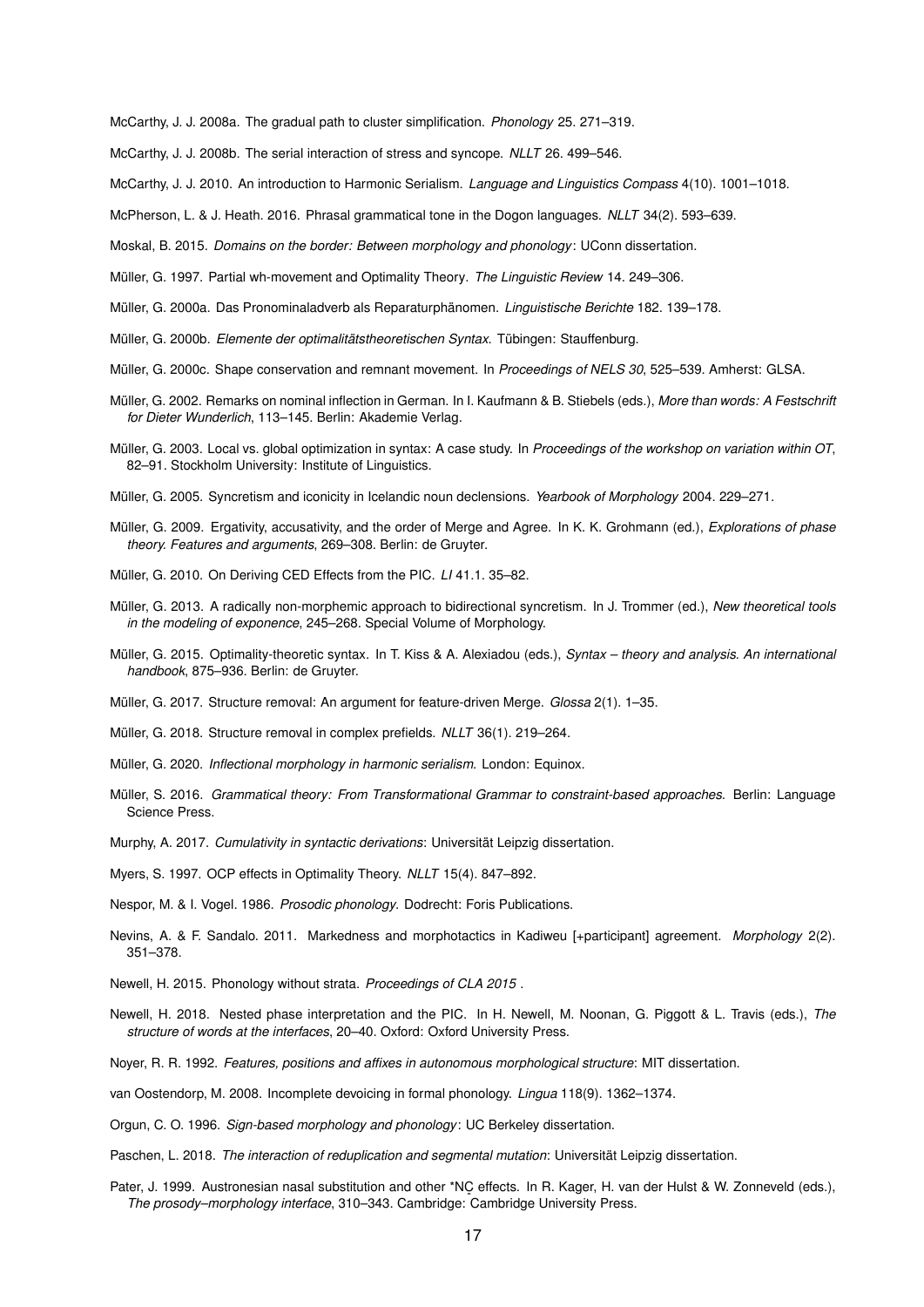<span id="page-17-29"></span>Pesetsky, D. 1979. Russian morphology and lexical theory. Ms., MIT.

- <span id="page-17-20"></span>Plag, I., J. Homann & G. Kunter. 2017. Homophony and morphology: The acoustics of word-final s in English. *Journal of Linguistics* 53. 181–216.
- <span id="page-17-11"></span>Potts, C., J. Pater, K. Jesney, R. Bhatt & M. Becker. 2010. Harmonic Grammar with linear programming. *Phonology* 27. 77–117.
- <span id="page-17-0"></span>Prince, A. & P. Smolensky. 2004. *Constraint interaction in Generative Grammar*. Oxford: Blackwell.

<span id="page-17-19"></span>Ramsammy, M. 2015. The life cycle of phonological processes. *Language and Linguistics Compass* 9(1). 33– 54.

- <span id="page-17-30"></span>Rosen, E. 2016. Predicting the unpredictable: Capturing the apparent semi-regularity of rendaku voicing in Japanese through Harmonic Grammar. In *Proceedings of BLS 42*, 235–249. Berkeley Linguistic Society.
- <span id="page-17-18"></span>Rubach, J. 2003. Duke-of-york derivations in Polish. *LI* 34(4). 601–629.
- <span id="page-17-9"></span>Sag, I. A. 2007. Remarks on locality. In *Proceedings the 14th international conference on HPSG*, 394–414.
- <span id="page-17-1"></span>Sande, H. & P. Jenks. 2018. Cophonologies by Phase. In *Proceedings of NELS 48*, vol. 3, 39–53.
- <span id="page-17-3"></span>Scheer, T. 2009. Intermodular argumentation and the word-spell-out-mystery. In K. Grohmann (ed.), *Explorations of phase theory: Interpretation at the interfaces*, 23–65. Berlin: de Gruyter.
- <span id="page-17-6"></span>Scheer, T. 2011. *A guide to morphosyntax-phonology interface theories. How extra-phonological information is treated in phonology since Trubetzkoy's Grenzsignale*. Berlin: de Gruyter.
- <span id="page-17-5"></span>Selkirk, E. 1995. The prosodic structure of function words. *UMass Occasional Papers* 18. 439–469.
- <span id="page-17-2"></span>Siegel, D. 1974. *Topics in English morphology*: MIT dissertation.
- <span id="page-17-10"></span>Smolensky, P. & G. Legendre. 2006. *The harmonic mind*. Cambridge, MA: MIT Press.
- <span id="page-17-4"></span>Steriade, D. 2008. A pseudo-cyclic effect in Romanian morphophonology. In Bachrach & Nevins (2008), 313-360.
- <span id="page-17-21"></span>Stiebels, B. 1999. Noun-verb symmetries in Nahuatl nominalizations. *NLLT* 17. 783–836.
- <span id="page-17-15"></span>Stiebels, B. 2000. Linker inventories, linking splits and lexical economy. In B. Stiebels & D. Wunderlich (eds.), *Lexicon in focus*, 211–245. Berlin: Akademie-Verlag.
- <span id="page-17-16"></span>Stiebels, B. 2002. *Typologie des Argumentlinkings: Ökonomie und Expressivität*. Berlin: Akademie Verlag.
- <span id="page-17-22"></span>Stiebels, B. 2006. Agent focus in Mayan languages. *NLLT* 24. 501–570.
- <span id="page-17-8"></span>Stump, G. 2001. *Inflectional morphology*. Cambridge: Cambridge University Press.
- <span id="page-17-17"></span>de Swart, P. 2007. *Cross-linguistic variation in object marking*: Nijmegen University dissertation.
- <span id="page-17-7"></span>Trommer, J. 1999. Morphology consuming syntax' resources: Generation and parsing in a minimalist version of DM. In C. Retoré & E. Stabler (eds.), *Proceedings of the workshop Resource Logics and Minimalist Grammars*, 115–125.
- <span id="page-17-23"></span>Trommer, J. 2001a. *Distributed Optimality*: Universität Potsdam dissertation.
- <span id="page-17-24"></span>Trommer, J. 2001b. A hybrid account of affix order. In *Proceedings of CLS 37*, 469–480. Chicago Linguistic Society.
- <span id="page-17-25"></span>Trommer, J. 2002a. Modularity in OT-morphosyntax. In G. Fanselow & C. Féry (eds.), *Resolving conflicts in grammar: Optimality theory in syntax, morphology and phonology*, 83–118. Hamburg: Helmut-Buske-Verlag.
- <span id="page-17-28"></span>Trommer, J. 2002b. The post-syntactic morphology of the Albanian pre-posed article. *Balkanistica* 15. 349–364.
- <span id="page-17-26"></span>Trommer, J. 2003a. Direction marking as agreement. In U. Junghanns & L. Szucsich (eds.), *Syntactic structures and morphological information*, 317–341. Berlin: de Gruyter.
- <span id="page-17-27"></span>Trommer, J. 2003b. Feature (non-)insertion in a minimalist approach to spellout. In *Proceedings of CLS 39*, 469–480.
- <span id="page-17-14"></span>Trommer, J. 2003c. The interaction of morphology and syntax in affix order. In *Yearbook of Morphology 2002*, 283–324.
- <span id="page-17-12"></span>Trommer, J. 2006. Person and number agreement in Dumi. *Linguistics* 44(5). 1011–1057.
- <span id="page-17-13"></span>Trommer, J. 2008. Coherence in affix order. *Zeitschrift für Sprachwissenschaft* 27(1).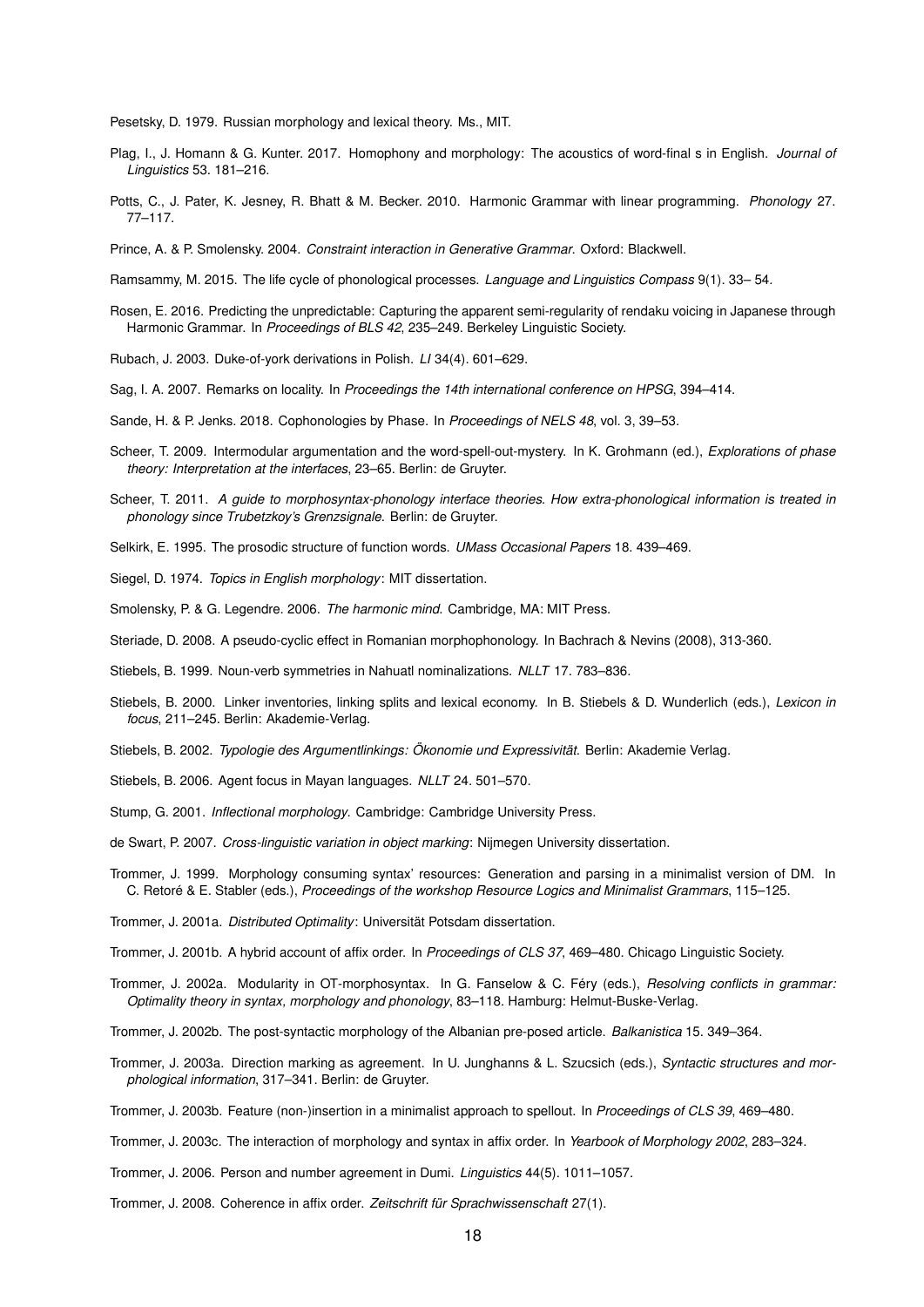<span id="page-18-0"></span>Trommer, J. 2011. Phonological aspects of Western Nilotic mutation morphology. Habilitation Thesis, University of Leipzig.

- <span id="page-18-3"></span>Trommer, J. 2013. Stress uniformity in Albanian: Morphological arguments for cyclicity. *LI* 44(1). 109–143.
- <span id="page-18-15"></span>Trommer, J. 2014. Moraic prefixes and suffixes in Anywa. *Lingua* 140. 1–34.
- <span id="page-18-16"></span>Trommer, J. 2015a. Moraic affixes and morphological colors in Dinka. *LI* 46(1). 177–112.
- <span id="page-18-11"></span>Trommer, J. 2015b. ø-agreement in Turkana. In I. Bornkessel-Schlesewsky, A. Malchukov & M. D. Richards (eds.), *Scales and hierarchies: A cross-disciplinary perspective*, 131–172. Berlin & New York: de Gruyter.
- <span id="page-18-18"></span>Trommer, J. 2016a. Polarity, floating tones and the OCP in Anywa. Talk at OCP 13, Budapest, January 14.

<span id="page-18-21"></span>Trommer, J. 2016b. Structural cumulativity in German umlaut. Talk at mfm 24, Manchester. May 28.

- <span id="page-18-17"></span>Trommer, J. 2016c. Vowel raising in Mayak as compound opacity. *Linguistische Arbeits Berichte* 93. 229–257.
- <span id="page-18-19"></span>Trommer, J. 2017. Mutual counterfeeding and Duke-of-York blocking in Bari. Talk at OCP 14, Düsseldorf. February 20.
- <span id="page-18-22"></span>Trommer, J. 2019. A harmonic layer account of Levantine Arabic syncope. Talk at OCP 16, Verona January 17.

<span id="page-18-20"></span>Trommer, J. & S. Bank. 2017. Inflectional learning as local optimization. *Morphology* 27. 383–422.

- <span id="page-18-26"></span>Trommer, J. & E. Zimmermann. 2014. Generalised mora affixation and quantity-manipulating morphology. *Phonology* 31(3). 463–510.
- <span id="page-18-1"></span>Wagner, M. 2010. Prosody and recursion in coordinate structures and beyond. *NLLT* 28. 183–237.
- <span id="page-18-12"></span>Weisser, P. 2007. Gap morphology and the theory of case borrowing. In *Linguistische Arbeits Berichte* 86, 23–41. Universität Leipzig.
- <span id="page-18-23"></span>Weisser, P. 2019. On the symmetry of case in conjunction. *Syntax* 23(1). 42–77.
- <span id="page-18-2"></span>Wierzba, M. 2017. *Revisiting prosodic reconstruction: An interface-based approach to partial focus and topic fronting in German*: Universität Potsdam dissertation.
- <span id="page-18-4"></span>Williams, E. 2007. Dumping lexicalism. In G. Ramchand & C. Reiss (eds.), *The Oxford handbook of linguistic interfaces*, 353–381. Oxford: Oxford University Press.
- <span id="page-18-10"></span>Wilson, C. 2001. Bidirectional optimization and the theory of anaphora. In Legendre et al. (2001), 465-507.
- <span id="page-18-9"></span>Wolf, M. 2015. Lexical insertion occurs in the phonological component. In E. Bonet, M.-R. Lloret & J. M. Altimiras (eds.), *Understanding allomorphy: Perspectives from Optimality Theory*, 361–407. London: Equinox.
- <span id="page-18-8"></span>Wolf, M. 2016. Cyclicity and non-cyclicity in Maltese: Local ordering of phonology and morphology in OT-CC. In J. J. McCarthy & J. Pater (eds.), *Harmonic Serialism and Harmonic Grammar*, 327–368. Sheffield: Equinox.
- <span id="page-18-7"></span>Woolford, E. 2001. Case patterns. In Legendre et al. (2001), 509-543.
- <span id="page-18-5"></span>Wunderlich, D. 2000. A correspondence-theoretic analysis of Dalabon transitive paradigms. *Yearbook of Morphology* 1999. 233–252.
- <span id="page-18-6"></span>Wunderlich, D. 2008. The force of lexical case: German and Icelandic compared. In S. Inkelas & K. Hanson (eds.), *The nature of the word: Essays in honor of Paul Kiparsky*, 587–620. Cambridge MA: MIT Press.
- <span id="page-18-28"></span>Wurmbrand, S. 2017. Stripping and topless complements. *LI* 48(2). 341–366.
- <span id="page-18-27"></span>Zaleska, J. 2018. *Coalescence without coalescence*: Universität Leipzig dissertation.
- <span id="page-18-29"></span>Zimmermann, E. 2013a. Hierarchy-governed affix order in Eastern Kiranti. In S. Manova (ed.), *Affix ordering across languages and frameworks*, 124–153. Oxford: Oxford University Press.
- <span id="page-18-24"></span>Zimmermann, E. 2013b. Non-concatenative allomorphy is generalized prosodic affixation: The case of upriver Halkomelem. *Lingua* 134. 1–26.
- <span id="page-18-13"></span>Zimmermann, E. 2013c. Vowel deletion as mora usurpation: The case of Yine. *Phonology* 30. 125–163.
- <span id="page-18-14"></span>Zimmermann, E. 2014. *A phonological account of morphological length*: Universität Leipzig dissertation.
- <span id="page-18-25"></span>Zimmermann, E. 2015. Miwok. In C. Cairns & E. Raimy (eds.), *The segment in phonology and phonetics*, 314–336. London: Wiley Blackwell.